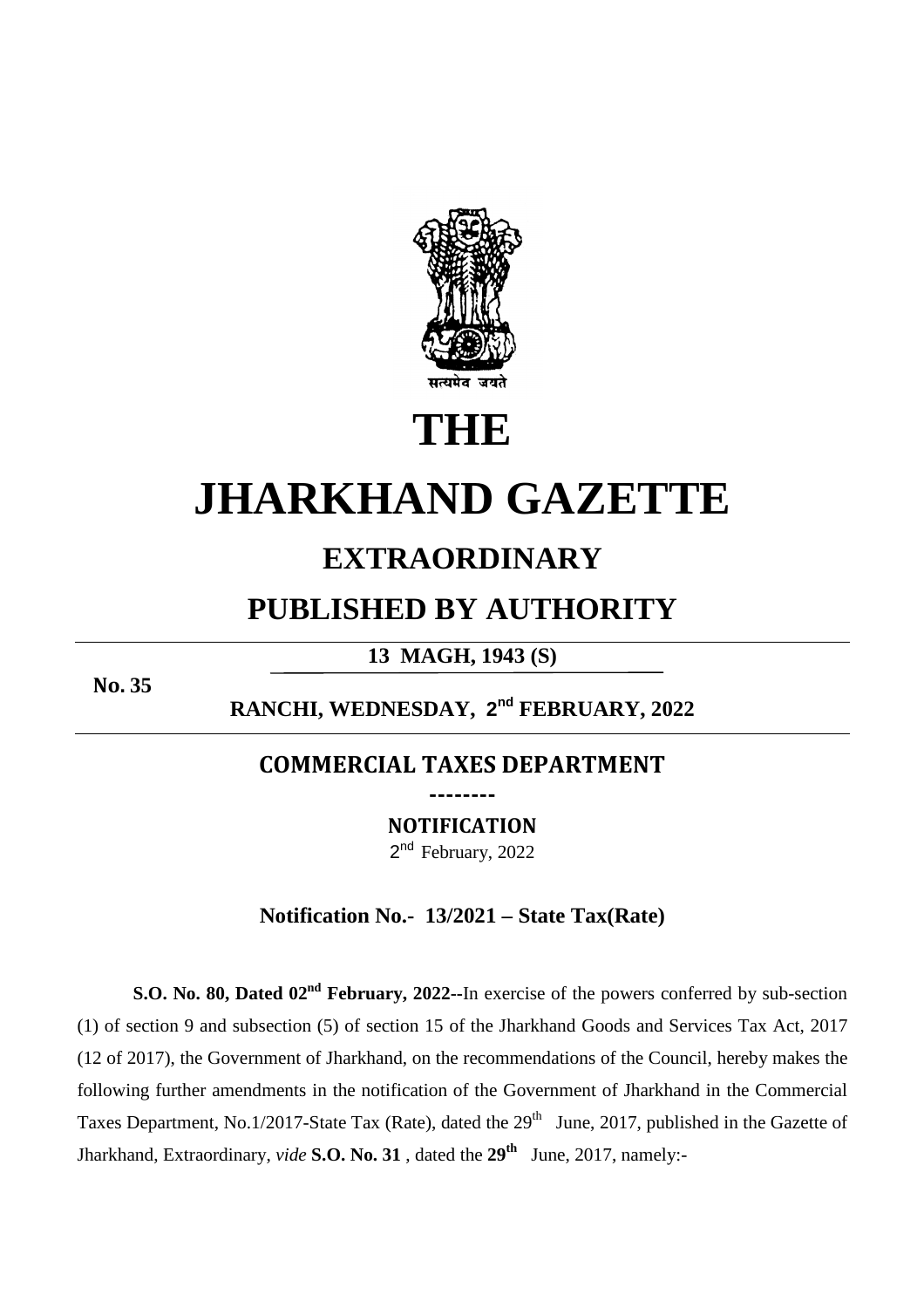In the said notification, -

2

(a) in Schedule II – 6%, S. No. 243 and the entries relating thereto shall be omitted;

(b) in Schedule III – 9%, against S. No. 452P, in column (3), the words "in respect of Information Technology software", shall be omitted.

Jharkhand Gazette (Extraordinary), Wednesday, 2<sup>nd</sup> February, 2022

2. This notification shall be deemed to be effective from the  $27<sup>th</sup>$  day of October, 2021

[File. No. VaKar/GST/02/2020] By the order of the Governor of Jharkhand,

> **Aradhana Patnaik,** Secretary, Commercial taxes Department

**Note:** - The principal notification No.1/2017-State Tax (Rate), dated the 29<sup>th</sup> June, 2017, was published in the Gazette of Jharkhand, Extraordinary, vide S.O. No. 31, dated the 29<sup>th</sup> June, 2017, and was last amended by notification No.  $08/2021$  – State Tax (Rate) dated the  $25<sup>th</sup>$  November, 2021 published in the Gazette of Jharkhand, Extraordinary, vide S.O. No. 53, Dated the 25<sup>th</sup> November, 2021.

### **वाणय**-**कर वभाग**

**--------** 

**अधसूचना सं०. 13/2021- रा य कर(दर)** 

**एस**. **ओ**. **सं. 80**, **#दनांक 2 फरवर%**, **2022--**झारख ड माल और सेवाकर अधनयम**,** 2017 (2017 का (12की धारा 9 की उपधारा1) (और धारा 15 की उपधारा (5) के तहत प्रदत्त शक्तियों का प्रयोग करते हुए, झारखण्ड सरकार, परिषद की सिफारिशों के आधार पर, एतद दवारा, झारखण्ड सरकार, वाणिज्य-कर विभाग की अधिसूचना संख्या -2017/1राज्य कर) दर, दिनांक 29 जून, 2017, िजसे एस**.** ओ**.** सं. 31**,** @दनांक 29 जून**,** 2017 के तहत झारख ड के राजपD**,** असाधारण**,** मE %का2शत Fकया गया था**,** मE और आगे भी नम न2ल6खत ् संशोधन करती है**,** यथा**:**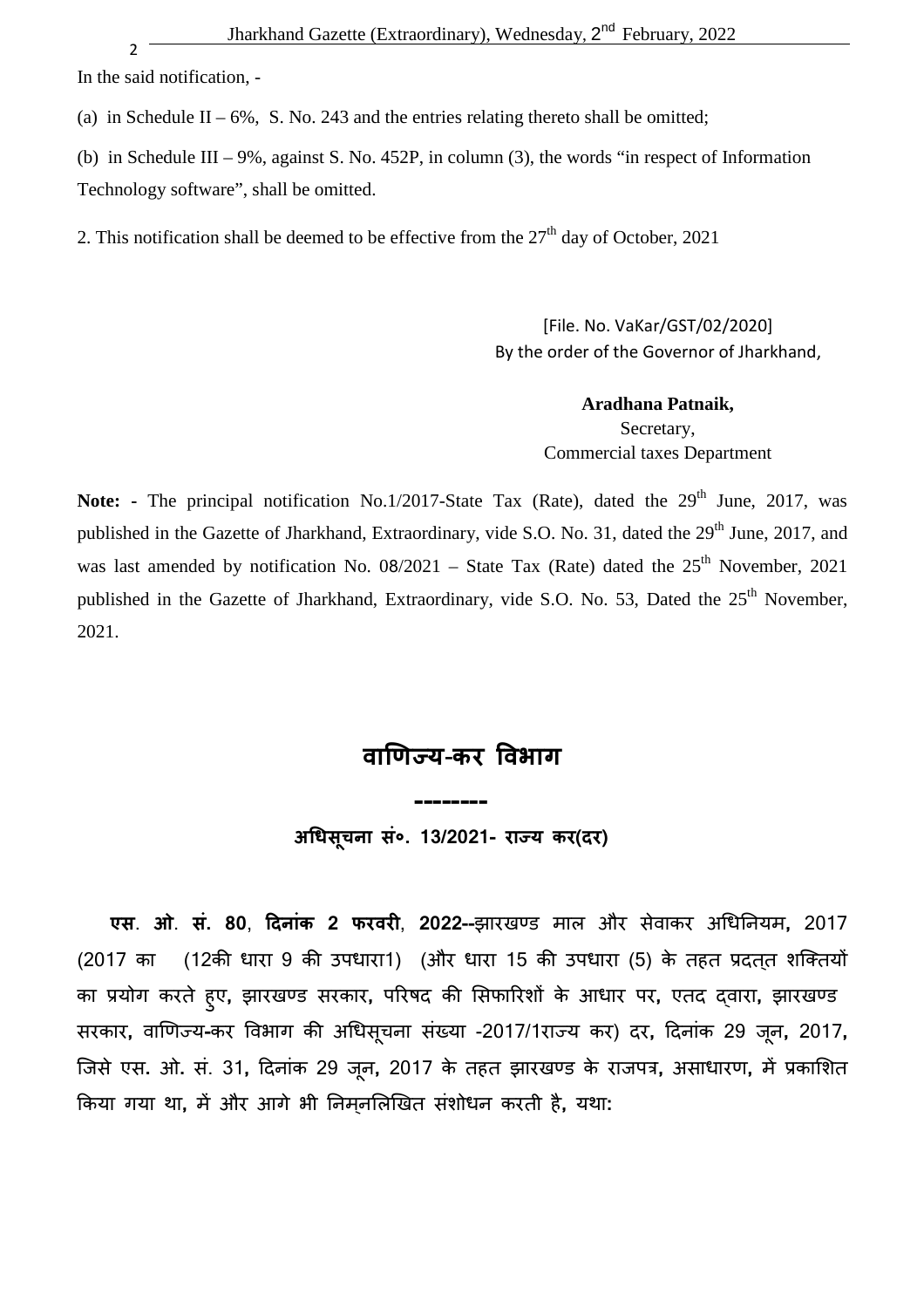उक्त अधिसूचना में,-

(क) अनुसूची II - 6% में, क्रम संख्या 243 और उससे संबंधित प्रविष्टियों को निरसित किया जाएगा**;** 

(ख)अनुसूची III - 9% में, क्रम संख्या 452त के सामने, कॉलम (3) में, "सूचना प्रौद्**योगिकी** सॉफ्टवेयर माल के संबंध में "शब्दों का निरसन किया जाएगा ।

**2.** यह अधसूचना @दनांक **27** अ\*टूबर**,** 2021, से लागू मानी जाएगी।

|सं.सं.वा०कर/जी०एस०टी०/02/2020] झारखंड रा8यपाल के आदेश से**,** 

#### **आराधना पटनायक**,

सचिव,वाणिज्य कर-विभाग ।

**नोट**: प्रधान अधिसूचना संख्या -2017/1राज्य कर (दर), दिनांक 29 जून, 2017, को एस.ओ. सं. 31, दिनांक 29 जून, 2017, के तहत झारखण्ड के राजपत्र, असाधारण में प्रकाशित किया गया था, ओर इसमें अंतिम बार अधिसूचना संख्या 08 राज्य -2021/ कर (दर), दिनांक 25 नवम्बर, 2021 िजसे एस**.** ओ**.** सं. **53,** @दनांक **25** नवZबर**, 2021** के तहत झारख ड के राजपD**,** असाधारण मE %का2शत Fकया गया था**,** के 5वारा संशोधन Fकया गया था ।

**----------**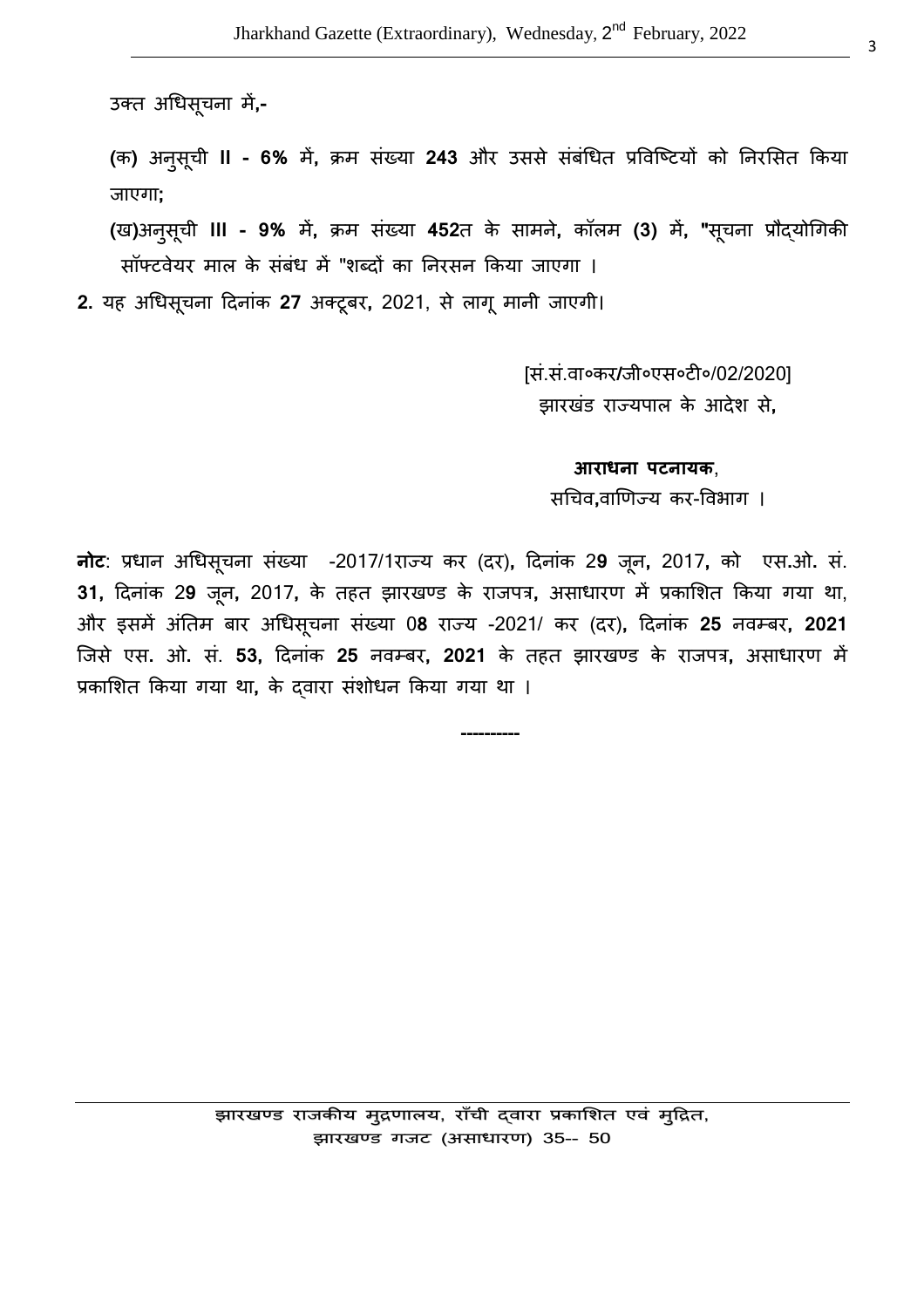

# **THE**

# **JHARKHAND GAZETTE**

## **EXTRAORDINARY**

## **PUBLISHED BY AUTHORITY**

### **13 MAGH, 1943 (S)**

**No. 34**

**RANCHI, WEDNESDAY, 2 nd FEBRUARY, 2022** 

### **COMMERCIAL TAXES DEPARTMENT --------**

**NOTIFICATION** 

2<sup>nd</sup> February, 2022

**Notification No.- 14/2021 – State Tax(Rate)**

**S.O. No. 81, Dated. 02nd February, 2022--**In exercise of the powers conferred by sub-section (1) of section 9 and sub-section (5) of section 15 of the Jharkhand Goods and Services Tax Act, 2017 (12 of 2017), the Government of Jharkhand, on the recommendations of the Council, hereby makes the following further amendments in the notification of the Government of Jharkhand in the Commercial Taxes Department, No.1/2017-State Tax (Rate), dated the 29<sup>th</sup> June, 2017, published in the Gazette of Jharkhand, Extraordinary, *vide* S.O. No. 31, dated the 29<sup>th</sup> June, 2017, namely:-

In the said notification, -

a. in Schedule  $I - 2.5\%$ .

(i) S. Nos. 203, 207, 211, 216, 217, 218, 218B, 218C, 219A, 219AA, 219B, 220, 221, 222, 223, 224, 224A and 225 and the entries relating thereto shall be omitted;

b. in Schedule II –  $6\%$ .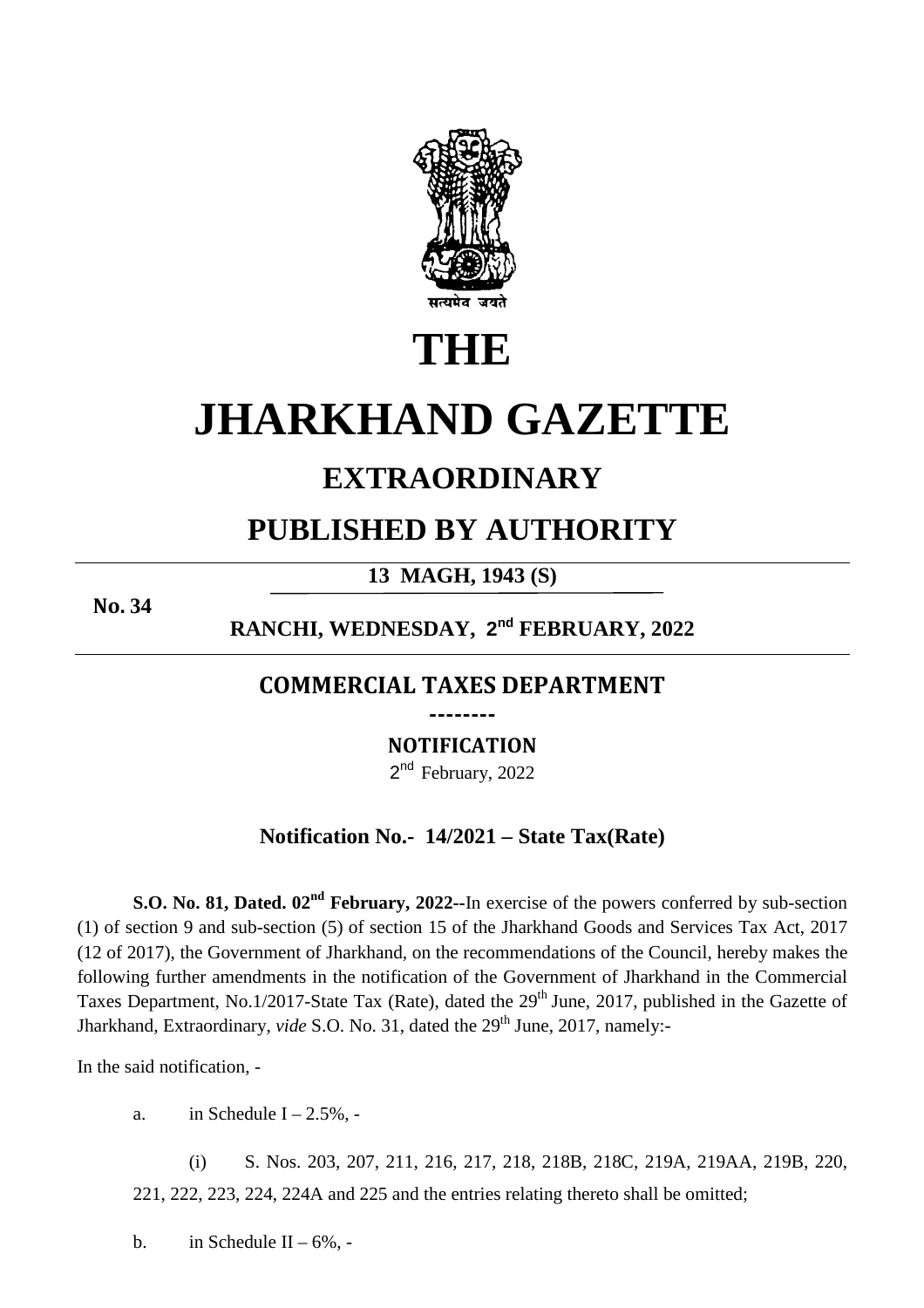#### 2 Jharkhand Gazette (Extraordinary), Wednesday, 2<sup>nd</sup> February, 2022

(i) S. No. 132A and the entries relating thereto shall be omitted;

(ii) after S. No. 132A and the entries relating thereto, the following serial numbers and entries shall be inserted, namely:-

| "132AA | 5007 | Woven fabrics of silk or of silk<br>waste.                                                                                                                                       |
|--------|------|----------------------------------------------------------------------------------------------------------------------------------------------------------------------------------|
| 132AB  | 5111 | Woven fabrics of carded wool or of<br>carded fine animal hair.                                                                                                                   |
| 132AC  | 5112 | Woven fabrics of combed wool or of<br>combed fine animal hair.                                                                                                                   |
| 132AD  | 5113 | Woven fabrics of coarse animal hair<br>or of horse hair.                                                                                                                         |
| 132AE  | 5208 | Woven fabrics of cotton, containing<br>85% or more by weight of cotton,<br>weighing not more than $200g/m^2$ .                                                                   |
| 132AF  | 5209 | Woven fabrics of cotton, containing<br>85% or more by weight of cotton,<br>weighing more than $200g/m^2$ .                                                                       |
| 132AG  | 5210 | Woven fabrics of cotton, containing<br>less than 85% by weight of cotton,<br>mixed mainly or solely with man-<br>made fibres, weighing not more than<br>$200$ g/m <sup>2</sup> . |
| 132AH  | 5211 | Woven fabrics of cotton, containing<br>less than 85% by weight of cotton,<br>mixed mainly or solely with man-<br>made fibres, weighing more than<br>$200 g/m2$ .                 |
| 132AI  | 5212 | Other woven fabrics of cotton.                                                                                                                                                   |
| 132AJ  | 5309 | Woven fabrics of flax.                                                                                                                                                           |
| 132AK  | 5310 | Woven fabrics of jute or of other<br>textile bastfibres of heading 5303.                                                                                                         |
| 132AL  | 5311 | Woven fabrics of other vegetable<br>textile fibres; woven fabrics of paper<br>yarn.";                                                                                            |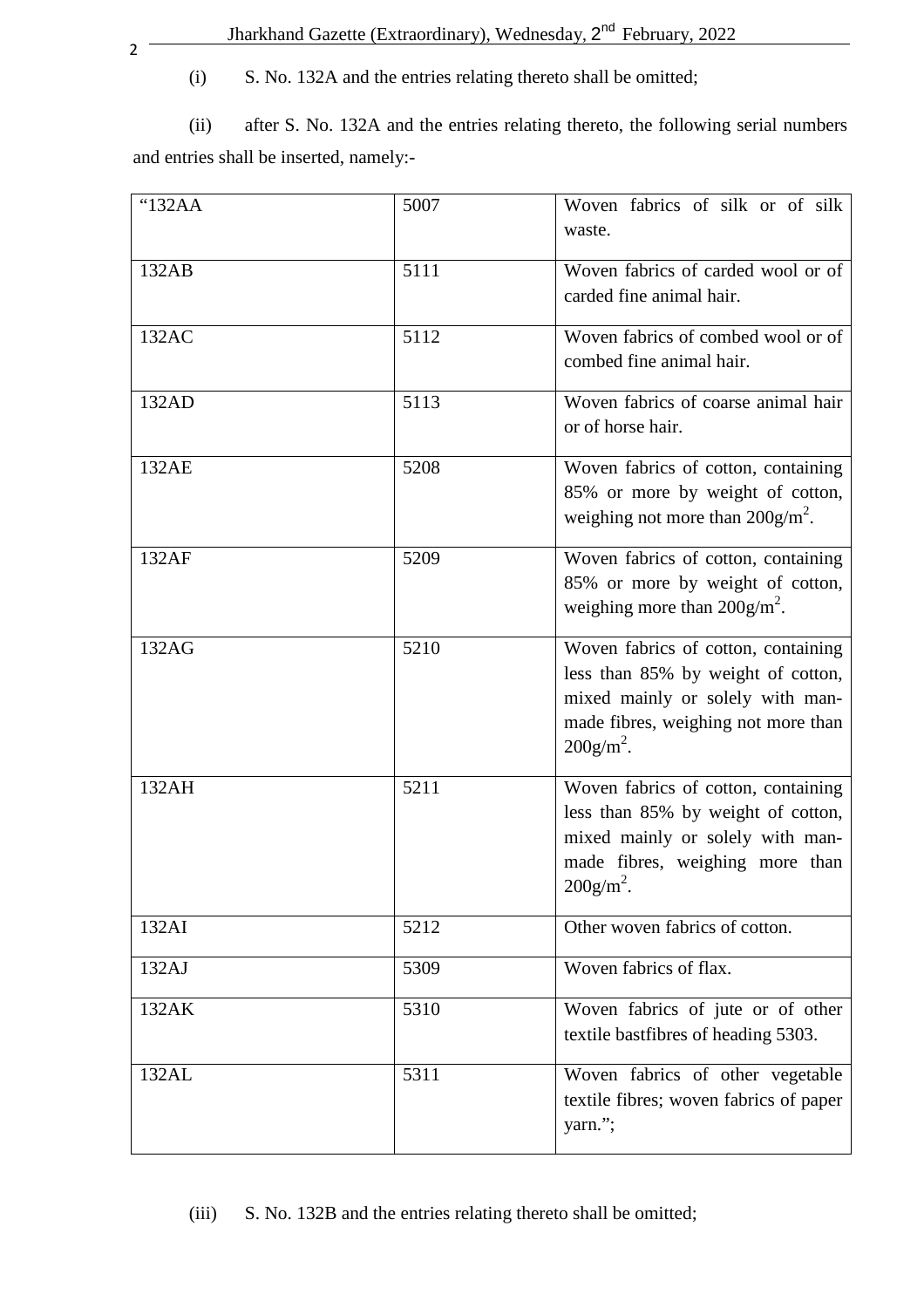(iv) after S. No. 132B and the entries relating thereto, the following serial numbers and entries shall be inserted, namely:-

| "132BA" | 5401 | thread<br>of<br>Sewing<br>man-made<br>filaments, whether or not put up for<br>retail sale.                                                                                                                                                                   |
|---------|------|--------------------------------------------------------------------------------------------------------------------------------------------------------------------------------------------------------------------------------------------------------------|
| 132BB   | 5402 | Synthetic filament yarn (other than<br>sewing thread), not put up for retail<br>including<br>sale,<br>synthetic<br>monofilament of less<br>than<br>67<br>decitex.                                                                                            |
| 132BC   | 5403 | Artificial filament yarn (other than<br>sewing thread), not put up for retail<br>including<br>sale,<br>artificial<br>monofilament of less than<br>67<br>decitex.                                                                                             |
| 132BD   | 5404 | monofilament<br>Synthetic<br>of<br>67<br>decitex or more and of which no<br>cross-sectional dimension exceeds 1<br>mm; strip and the like (for example,<br>artificial straw) of synthetic textile<br>materials of an apparent width not<br>exceeding 5 mm.   |
| 132BE   | 5405 | Artificial<br>monofilament<br>of<br>67<br>decitex or more and of which no<br>cross-sectional dimension exceeds 1<br>mm; strip and the like (for example,<br>artificial straw) of artificial textile<br>materials of an apparent width not<br>exceeding 5 mm. |
| 132BF   | 5406 | Man-made filament yarn (other than<br>sewing thread), put up for retail sale.                                                                                                                                                                                |
| 132BG   | 5407 | Woven fabrics of synthetic filament<br>including<br>woven<br>fabrics<br>yarn,<br>obtained from materials of heading<br>5404.                                                                                                                                 |
| 132BH   | 5408 | Woven fabrics of artificial filament<br>including<br>fabrics<br>woven<br>yarn,<br>obtained from materials of heading<br>5405.";                                                                                                                              |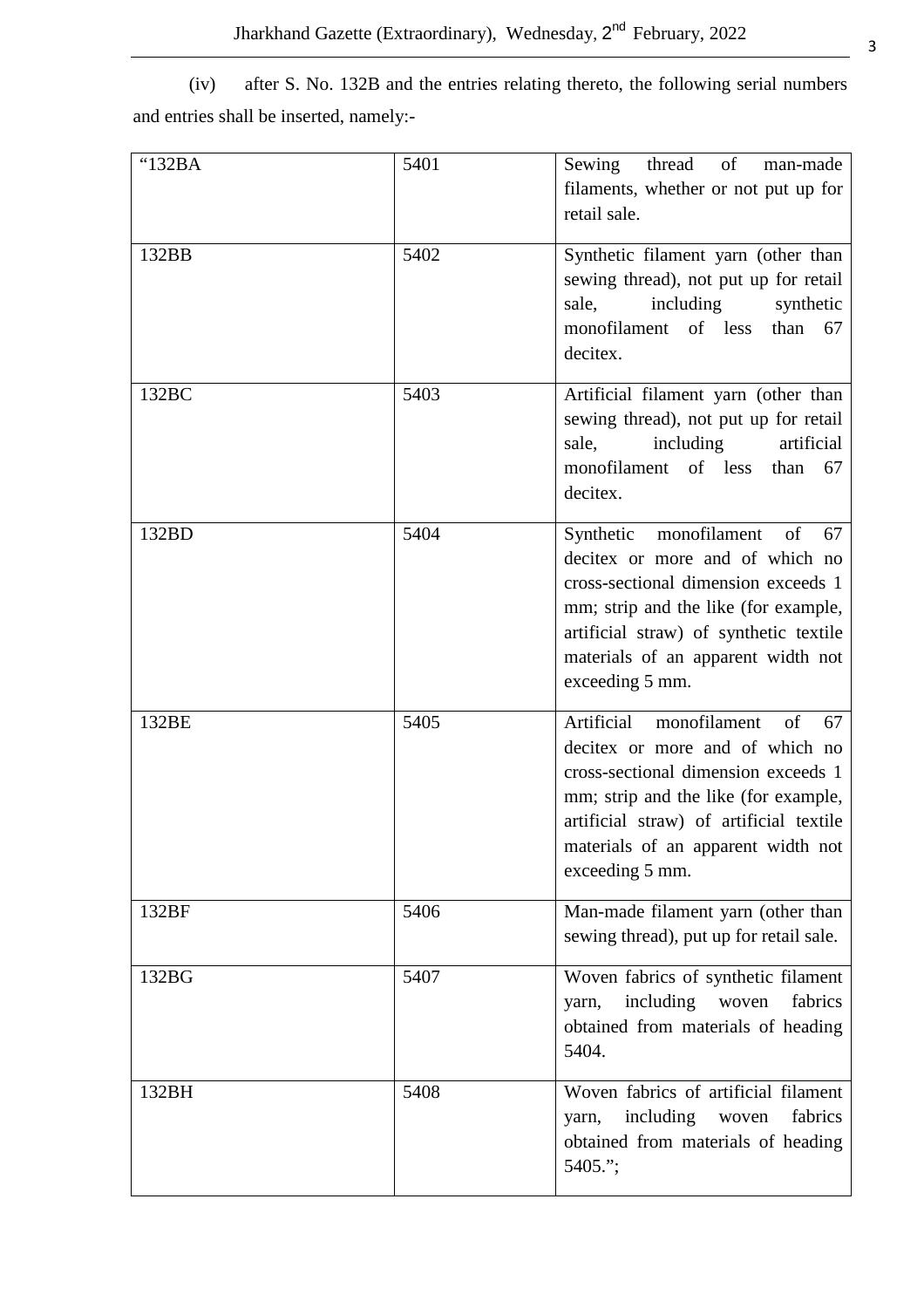Jharkhand Gazette (Extraordinary), Wednesday, 2<sup>nd</sup> February, 2022

4

(v) S. No. 132C and the entries relating thereto shall be omitted;<br>(vi) after S. No. 132C and the entries relating thereto, the follow after S. No. 132C and the entries relating thereto, the following serial numbers and entries shall be inserted, namely:-

| "132CA | 5501 | Synthetic filament tow.                                                                                                                                                                      |
|--------|------|----------------------------------------------------------------------------------------------------------------------------------------------------------------------------------------------|
| 132CB  | 5502 | Artificial filament tow                                                                                                                                                                      |
| 132CC  | 5503 | Synthetic staple fibres, not carded,<br>combed or otherwise processed for<br>spinning.                                                                                                       |
| 132CD  | 5504 | Artificial staple fibres, not carded,<br>combed or otherwise processed for<br>spinning.                                                                                                      |
| 132CE  | 5505 | Waste (including noils, yarn waste<br>and garnetted stock) of man-made<br>fibres.                                                                                                            |
| 132CF  | 5506 | Synthetic<br>staple fibres,<br>carded,<br>combed or otherwise processed for<br>spinning.                                                                                                     |
| 132CG  | 5507 | Artificial<br>staple<br>fibres,<br>carded,<br>combed or otherwise processed for<br>spinning.                                                                                                 |
| 132CH  | 5508 | Sewing thread of man-made staple<br>fibres, whether or not put up for<br>retail sale.                                                                                                        |
| 132CI  | 5509 | Yarn (other than sewing thread) of<br>synthetic staple fibres, not put up for<br>retail sale.                                                                                                |
| 132CJ  | 5510 | Yarn (other than sewing thread) of<br>artificial staple fibres, not put up for<br>retail sale.                                                                                               |
| 132CK  | 5511 | Yarn (other than sewing thread) of<br>man-made staple fibres, put up for<br>retail sale.                                                                                                     |
| 132CL  | 5512 | Woven fabrics of synthetic staple<br>fibres, containing 85% or more by<br>weight of synthetic staple fibres.                                                                                 |
| 132CM  | 5513 | Woven fabrics of synthetic staple<br>fibres, containing less than 85% by<br>weight of such fibres, mixed mainly<br>or solely with cotton, of a weight not<br>exceeding $170 \text{ g/m}^2$ . |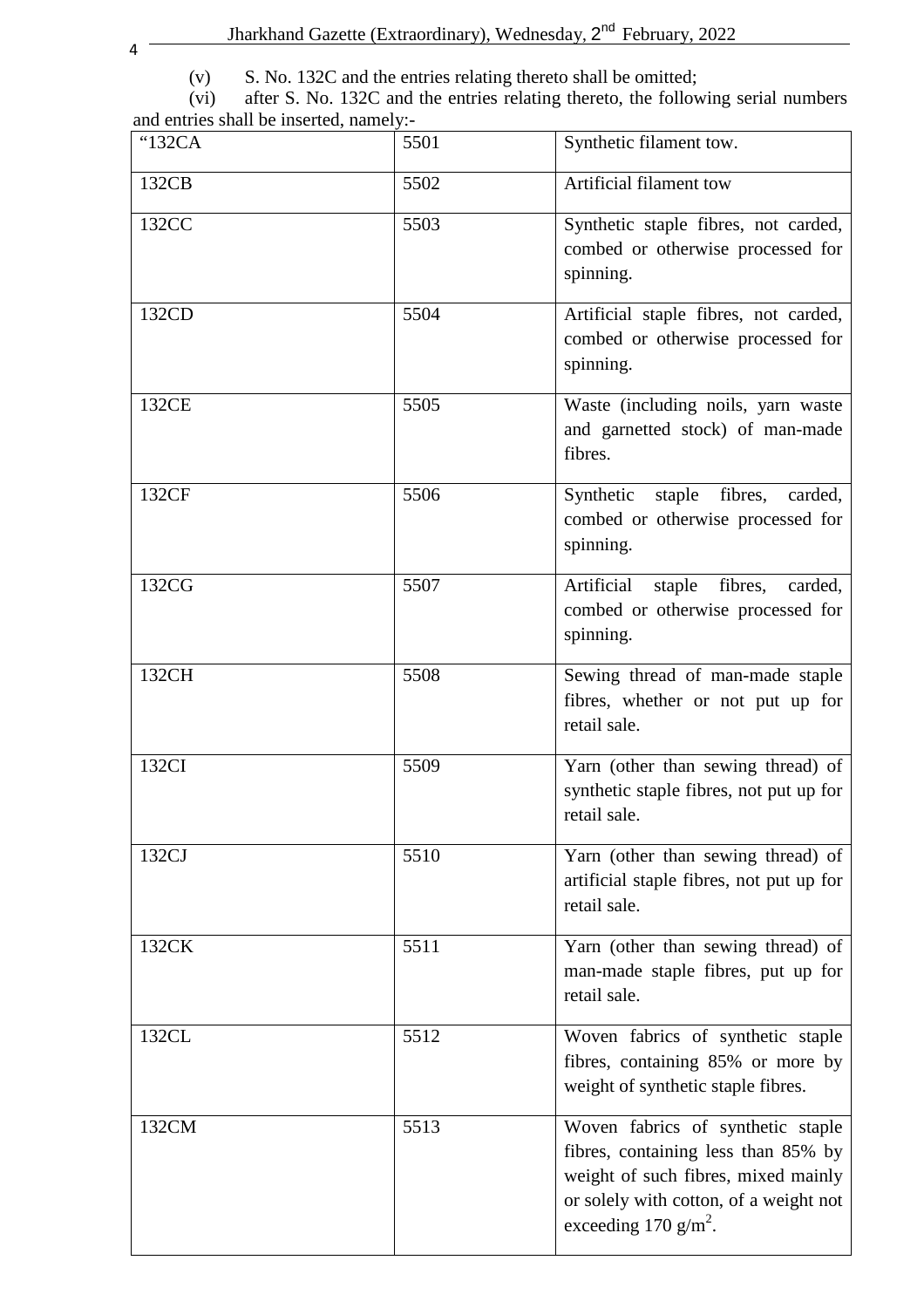| 132CN | 5514 | Woven fabrics of synthetic staple<br>fibres, containing less than 85% by<br>weight of such fibres, mixed mainly<br>or solely with cotton, of a weight<br>exceeding 170 g/m <sup>2</sup> . |
|-------|------|-------------------------------------------------------------------------------------------------------------------------------------------------------------------------------------------|
| 132CO | 5515 | Other woven fabrics of synthetic<br>staple fibres.                                                                                                                                        |
| 132CP | 5516 | Woven fabrics of artificial staple<br>fibres.":                                                                                                                                           |

(vii) S. No. 132D and the entries relating thereto shall be omitted;

 (viii) against S. No. 139, in column (3), for the entry, the entry "Twine, cordage, ropes and cables, whether or not plaited or braided and whether or not impregnated, coated or sheathed with rubber or plastics." shall be substituted;

 (ix) after S. No. 139 and the entries relating thereto, the following S.No. and entries shall be inserted, namely:-

| "139A" | 5608 | Knotted netting of twine, cordage or |
|--------|------|--------------------------------------|
|        |      | rope; made up of fishing nets and    |
|        |      | other made up nets, of textile       |
|        |      | materials.";                         |
|        |      |                                      |

 (x) after S.No. 146 and the entries relating thereto, the following serial number and entries shall be inserted, namely:-

| "146A | 5801 | Woven pile fabrics and chenille        |
|-------|------|----------------------------------------|
|       |      | fabrics, other than fabrics of heading |
|       |      | 5802 or 5806.";                        |
|       |      |                                        |

(xi) after S.No. 151 and the entries relating thereto, the following S.No. and entries shall be inserted, namely:-

| " $151A$ | 5806 | Narrow woven fabrics, other than   |
|----------|------|------------------------------------|
|          |      | goods of heading 5807; narrow      |
|          |      | fabrics consisting of warp without |
|          |      | weft assembled by means of an      |
|          |      | adhesive (bolducs).";              |
|          |      |                                    |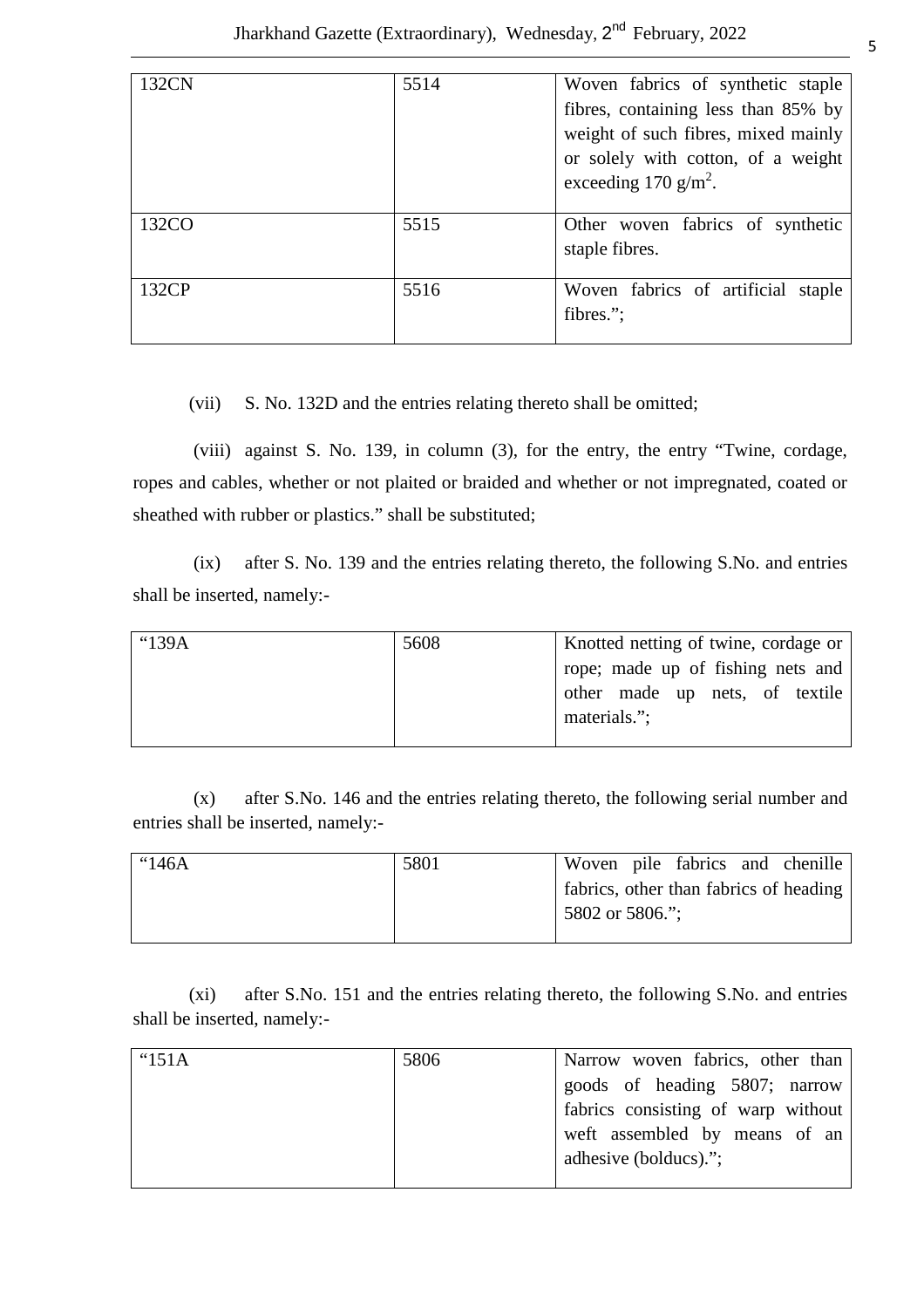(xii) against S. No. 154, in column (3), for the entry, the entry "Braids in the piece; ornamental trimmings in the piece, without embroidery, other than knitted or crocheted; tassels, pompons and similar articles." shall be substituted;

(xiii) against S. No. 155, in column (3), for the entry, the entry "Woven fabrics of metal thread and woven fabrics of metallised yarn of heading 5605, of a kind used in apparel, as furnishing fabrics or for similar purposes, not elsewhere specified or included." shall be substituted;

(xiv) against S. No. 156, in column (3),for the entry, the entry "Embroidery in the piece, in strips or in motifs." shall be substituted;

(xv) against S.No. 168, in column (3), for the words "this Chapter", the word and the figure "Chapter 59" shall be substituted;

(xvi) after S. No. 168 and the entries relating thereto, the following serial numbers and the entries shall be inserted, namely:-

| "168A | 6001 | Pile fabrics, including "long pile"<br>fabrics and terry fabrics, knitted or<br>crocheted.                                                                                                  |
|-------|------|---------------------------------------------------------------------------------------------------------------------------------------------------------------------------------------------|
| 168B  | 6002 | Knitted or crocheted fabrics of a<br>width<br>not exceeding<br>- 30<br>cm,<br>containing by weight 5% or more of<br>elastomeric yarn or rubber thread,<br>other than those of heading 6001. |
| 168C  | 6003 | Knitted or crocheted fabrics of a<br>width not exceeding 30 cm, other<br>than those of heading 6001 or 6002.                                                                                |
| 168D  | 6004 | Knitted or crocheted fabrics of a<br>width exceeding 30 cm, containing<br>by weight 5% or more of elastomeric<br>yarn or rubber thread, other than<br>those of heading 6001.                |
| 168E  | 6005 | Warp knit fabrics (including those<br>made on galloon knitting machines),<br>other than those of headings 6001 to<br>6004.                                                                  |
| 168F  | 6006 | Other knitted or crocheted fabrics.";                                                                                                                                                       |

6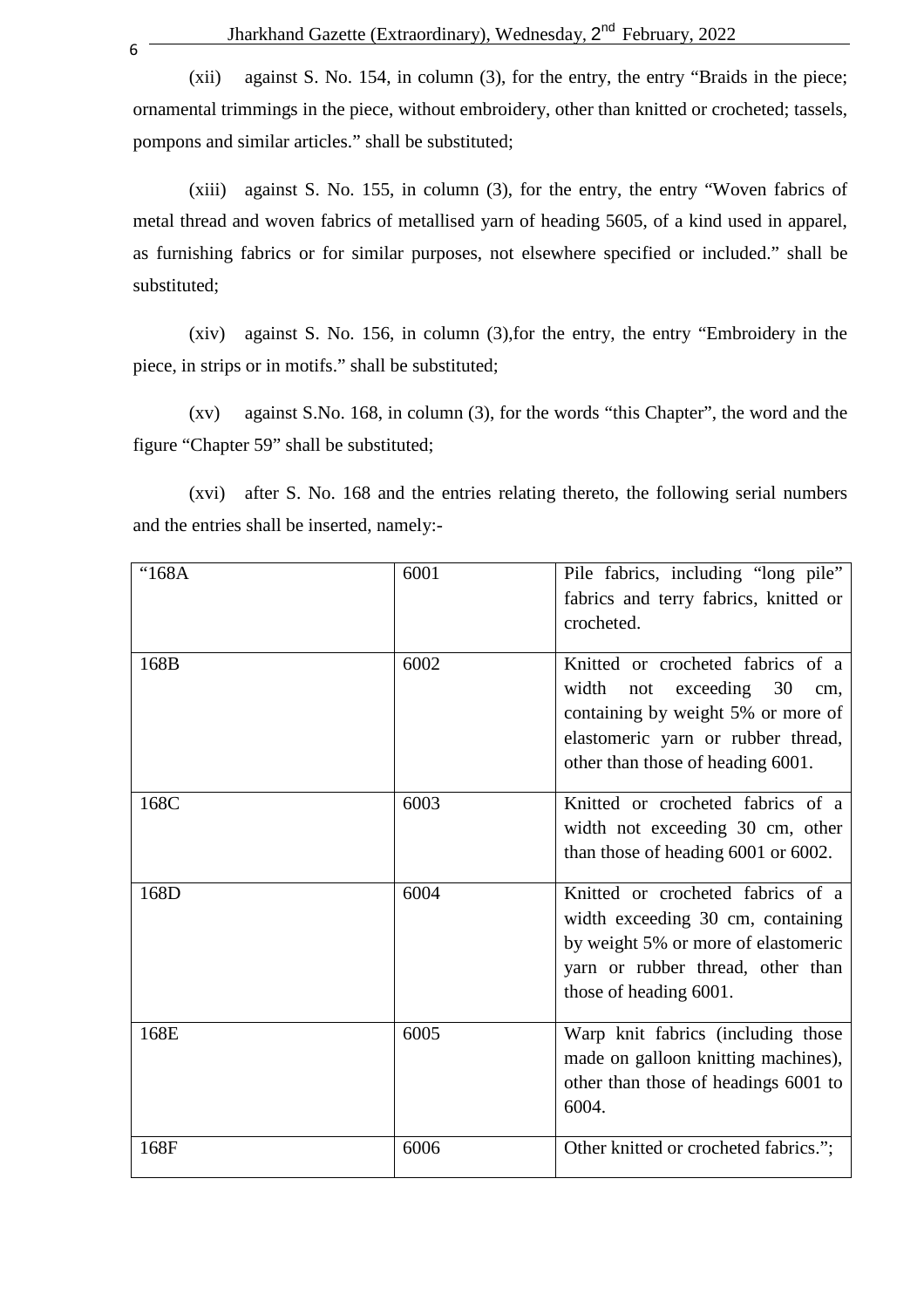(xvii) against S.No. 169, in column (3), for the entry, the entry "Articles of apparel and clothing accessories, knitted or crocheted." shall be substituted;

(xviii) against S.No. 170, in column (3), for the entry, the entry "Articles of apparel and clothing accessories, not knitted or crocheted." shall be substituted;

(xix) S.No. 171 and the entries relating thereto shall be omitted;

(xx) after S.No. 171A and the entries relating thereto, the following serial numbers and entries shall be inserted, namely:-

| "171A1 | 6301                             | Blankets and travelling rugs.                                                                                                                                                                                                                                                   |
|--------|----------------------------------|---------------------------------------------------------------------------------------------------------------------------------------------------------------------------------------------------------------------------------------------------------------------------------|
| 171A2  | 6302                             | Bed linen, table linen, toilet linen<br>and kitchen linen.                                                                                                                                                                                                                      |
| 171A3  | 6303                             | (including drapes)<br>Curtains<br>and<br>interior<br>blinds; curtain<br>bed<br><b>or</b><br>valances.                                                                                                                                                                           |
| 171A4  | 6304                             | Other furnishing articles, excluding<br>those of heading 9404.                                                                                                                                                                                                                  |
| 171A5  | 6305<br>[other than<br>63053200] | Sacks and bags, of a kind used for<br>the packing of goods [other than<br>woven and non-woven bags and<br>sacks of polyethylene strips or the<br>like, whether or not laminated, of a<br>kind used for packing of goods and<br>flexible<br>intermediate<br>bulk<br>containers]  |
| 171A6  | 6306                             | Tarpaulins, awnings and sun blinds;<br>tents; sails for boats, sailboards or<br>land craft; camping goods.                                                                                                                                                                      |
| 171A7  | 6307                             | Other made up articles, including<br>dress patterns.                                                                                                                                                                                                                            |
| 171A8  | 6308                             | Sets, consisting of woven fabric and<br>whether<br>with<br><b>or</b><br>not<br>yarn,<br>accessories, for making up into rugs,<br>tapestries, embroidered table cloths<br>similar textile<br>serviettes, or<br><sub>or</sub><br>articles, put up in packings for retail<br>sale. |
| 171A9  | 6309                             | Worn clothing<br>and other<br>worn<br>articles.                                                                                                                                                                                                                                 |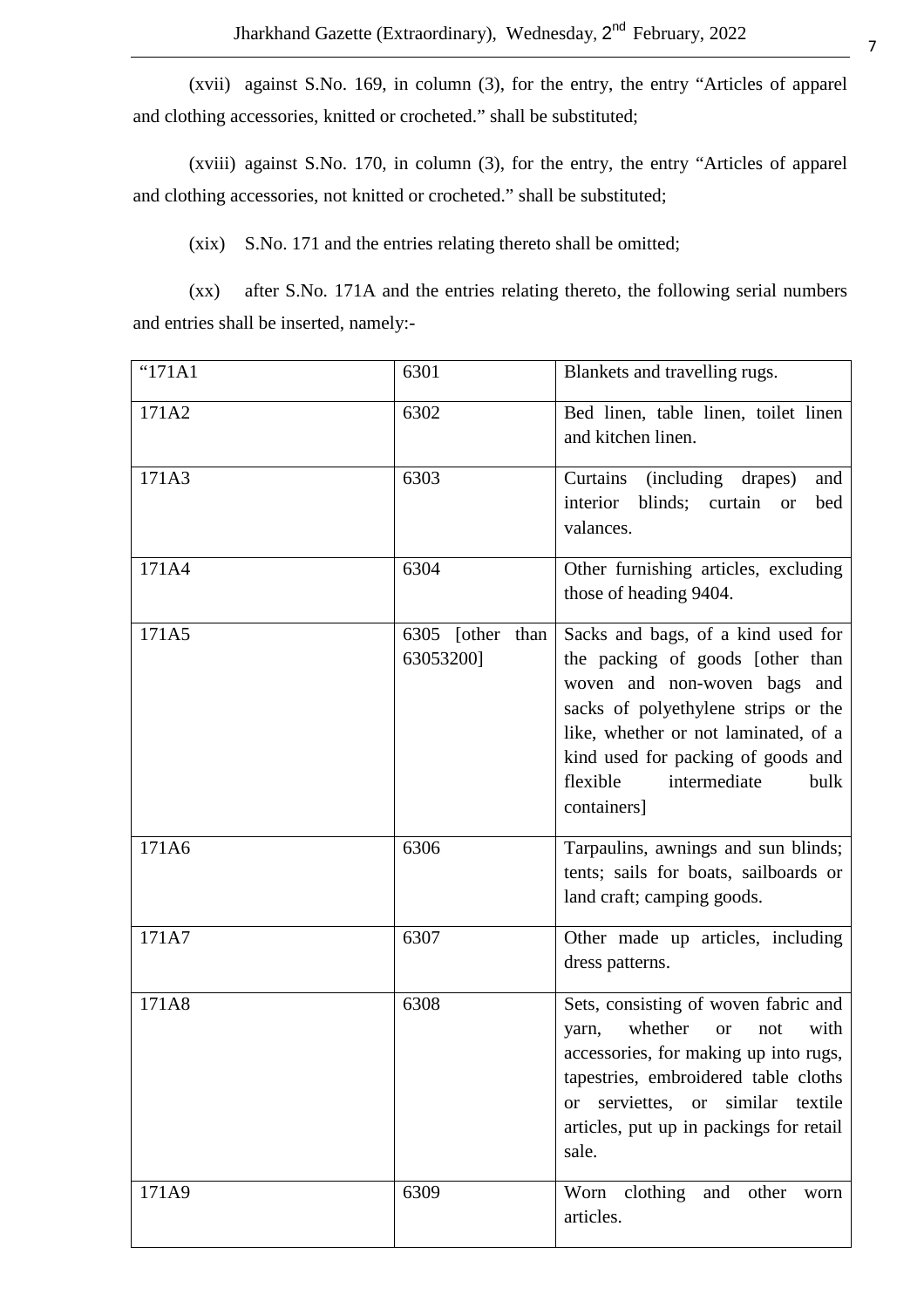|        | Jharkhand Gazette (Extraordinary), Wednesday, 2 <sup>nd</sup> February, 2022 |                                                                                                                                                  |
|--------|------------------------------------------------------------------------------|--------------------------------------------------------------------------------------------------------------------------------------------------|
| 8      |                                                                              |                                                                                                                                                  |
| 171A10 | 6310                                                                         | Used or new rags, scrap, twine,<br>cordage, rope and cables and worn<br>out articles of twine, cordage, rope<br>or cables, of textile materials. |
| 171A11 | 64                                                                           | Footwear of sale value not exceeding<br>Rs.1000 per pair."                                                                                       |

c. in Schedule III –  $9\%$ , -

(i) S. Nos. 159, 160, 161, 162 and 163 and the entries relating thereto shall be omitted.

2. This notification shall come into force on the 1<sup>st</sup> day of January, 2022, unless otherwise stated.

[File. No. VaKar/GST/02/2020] By the order of the Governor of Jharkhand,

 $n^{nd}$  Feb

#### **Aradhana Patnaik,**

Secretary, Commercial taxes Department

Note: - The principal notification No.1/2017-State Tax (Rate), dated the 29<sup>th</sup> June, 2017, was published in the Gazette of Jharkhand, Extraordinary, *vide* S.O. No. 31, dated the 29<sup>th</sup> June, 2017, and was last amended *vide* notification No. 8/2021 – State Tax (Rate), dated the 25<sup>th</sup> November, 2021, published in the Gazette of Jharkhand, Extraordinary, *vide* S.O. No. 53, dated the 25<sup>th</sup> November, 2021.

## **वाणय**-**कर वभाग**

**--------** 

### अधिसूचना संo. 14/2021- राज्य कर(दर)

**एस. ओ. सं. 81, \$दनांक 2 फरवर&**, **2022--**झारखड माल और सेवाकर अधनयम, 2017 (2017 का 12) की धारा 9 की उप धारा (1) और धारा 15 की उप-धारा (5) के तहत प्रदत्त शक्तियों का प्रयोग करते हए, झारखण्ड सरकार,परिषद की सिफारिशों के आधार पर, एतददवारा, झारखण्ड सरकार, वाणिज्य-कर विभाग -2017/ की अधिसूचना संख्या 1राज्य कर (दर), दिनांक 29 जून, 2017, जिसे एस. ओ. सं.31, दिनांक 29, 2017 के तहत झारखण्ड के राजपत्र, असाधारण, में प्रकाशित किया गया था, में आगे निम्नलिखित संशोधन करती है, अर्थात्-: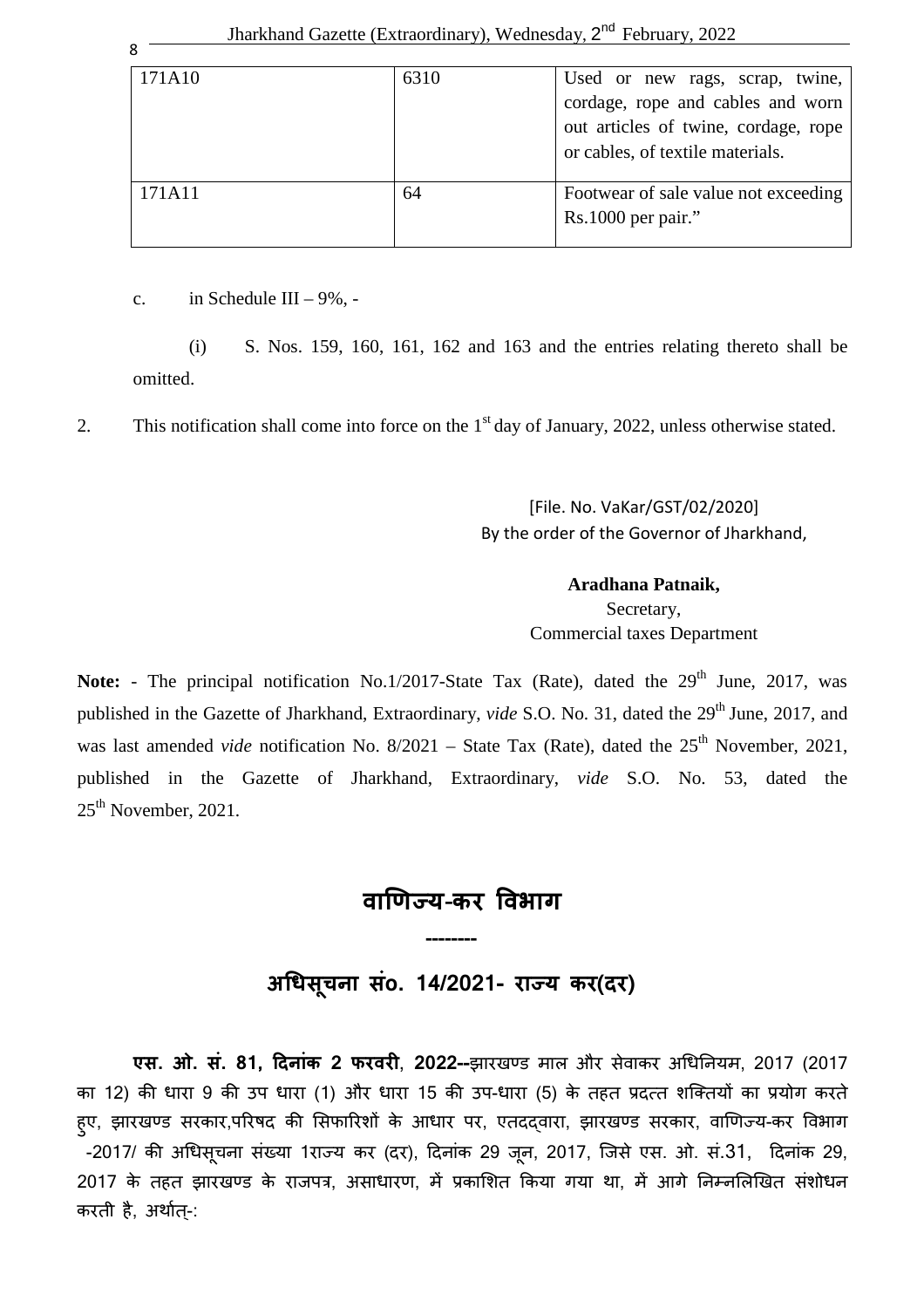उक्त अधिसूचना में, -

क. अन्**सूची I - 2.5% में**, -

(i) क्र .सं.203, 207, 211, 216, 217, 218, 218ख, 218ग, 219क, 219कक, 219ख, 220, 221, 222, 223, 224, 224क एवं 225 और उससे संबंधित प्रविष्टियों को निरस्त किया जाएगा;

- ख. अनुसूची II 6% में, -
	- (i) क्रम संख्या 132क और उससे संबंधित प्रविष्टियों को निरस्त किया जाएगा;

(ii) क्रम संख्या 132क और उससे संबंधित प्रविष्टियों के पश्चात निम्नलिखित क्रम संख्या और प्रविष्टियों को अंतःस्थापित किया जाएगा,अर्थात्-:

| "132कक | 5007 | सिल्क या सिल्क अपशिष्ट से बुने हुए कपड़े               |
|--------|------|--------------------------------------------------------|
| 132कख  | 5111 | कार्डेड ऊन या पश्ओं के कार्डेड फाईन हेयर से बुने ह्ए   |
|        |      | कपड़े                                                  |
| 132कग  | 5112 | कोमड ऊन या पश्ओं के कोमड फाईन हेयर से बुने हुए         |
|        |      | कपड़े                                                  |
| 132कघ  | 5113 | पशुओं के कोयर्स हेयर या घोड़ों के बाल से बने हुए कपड़े |
| 132कड. | 5208 | बुने हुए सूती कपड़े जिसमें कपास भार के हिसाब से        |
|        |      | 85% या इससे अधिक हो, जिनका भार 200g/m <sup>2</sup> से  |
|        |      | अधिक न हो                                              |
| 132कच  | 5209 | बुने ह्ए सूती कपड़े जिसमें कपास भार के हिसाब से        |
|        |      | 85% या इससे अधिक हो, जिनका भार 200g/m <sup>2</sup> से  |
|        |      | अधिक हो                                                |
| 132कछ  | 5210 | बुने हुए सूती कपड़े जिसमें कपास भार के हिसाब से        |
|        |      | 85% से कम हो, जो कि मुख्यत: या पूर्ण रूप से            |
|        |      | मानव निर्मित फाइबर्स से मिश्रित हो,  जिनका भार         |
|        |      | $200$ g/m $^2$ से अधिक न हो                            |
| 132कज  | 5211 | बुने हुए सूती कपड़े जिसमें कपास भार के हिसाब से        |
|        |      | 85% से कम हो, जो कि मुख्यत: या पूर्ण रूप से            |
|        |      | मानव निर्मित फाइबर्स से मिश्रित हो,  जिनका भार         |
|        |      | 200g/m <sup>2</sup> से अधिक हो                         |
| 132कझ  | 5212 | अन्य बुने हुए सूती कपड़े                               |
| 132कञ  | 5309 | फ्लैक्स के बुने हुए कपड़े                              |
| 132कट  | 5310 | जूट या अन्य टेक्सटाईल बास्टफाइबर्स, जो कि शीर्षक       |
|        |      | 5303 के अंतर्गत आता है, से बुने हुए कपड़े              |
| 132कठ  | 5311 | अन्य वानस्पतिक टेक्सटाईल फाइबर से बुने ह्ए कपड़े;      |
|        |      | पेपर यार्न से बुने हुए कपड़े";                         |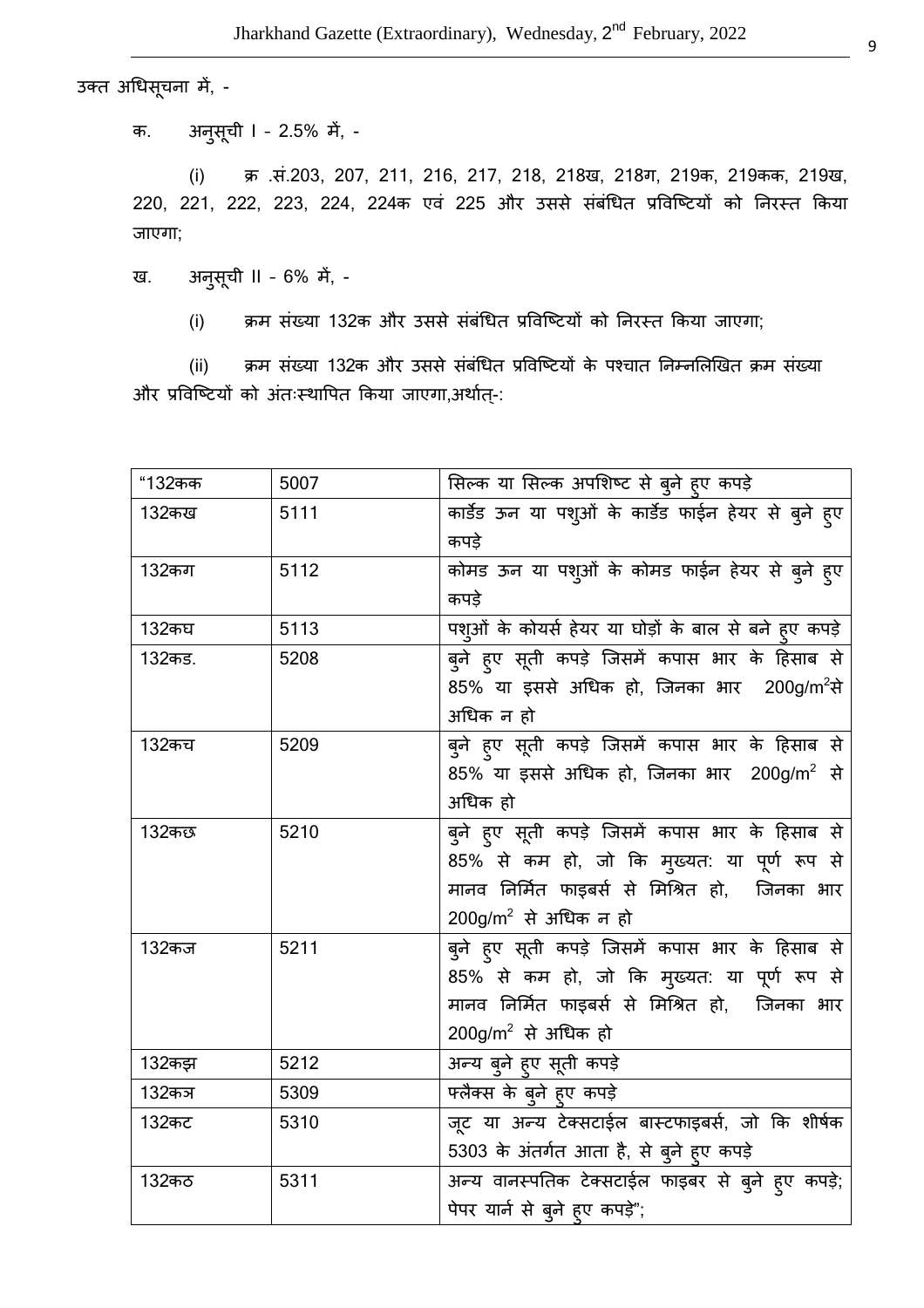(iii) क्रम संख्या 132खऔर उससे संबंधित प्रविष्टियों को निरस्त किया जाएगा;

(iv) क्रम संख्या 132खऔर उससे संबंधित प्रविष्टियों के पश्चात निम्नलिखित क्रम संख्या और प्रविष्टियों को अंतःस्थापितकिया जाएगा,अर्थात:-

| "132खक | 5401 | मानव निर्मित फिलामेंट से बने सिलाई के धागे, चाहे          |
|--------|------|-----------------------------------------------------------|
|        |      | इनकी ख़ुदरा बिक्री की जानी हो या नहीं                     |
| 132खख  | 5402 | सिंथेटिक फिलामेंट यार्न (सिलाई के धागे से भिन्न), जो      |
|        |      | खुदरा बिक्री के लिए न हों, जिनमें 67 डेसीटेक्स से कम      |
|        |      | का सिंथेटिक मोनोफिलामेंट भी शामिल है                      |
| 132खग  | 5403 | आर्टिफिशियल फिलामेंट यार्न (सिलाई के धागे से भिन्न),      |
|        |      | जो खुदरा बिक्री के लिए न हों, जिनमें 67 डेसीटेक्स से      |
|        |      | कम का आर्टिफिशियल मोनोफिलामेंट  भी शामिल है               |
| 132खघ  | 5404 | डेसीटेक्स या इससे अधिक<br>सिंथेटिक<br>67<br>का            |
|        |      | मोनोफिलामेंट, और जिसका क्रॉस-सेक्शनल डायमेंशन 1           |
|        |      | मि.मी. से अधिकन हो; सिंथेटिक टेक्सटाईल सामग्री की         |
|        |      | पट्टियां और इसी प्रकार की वस्तुएं (जैसे कि                |
|        |      | आर्टिफिशियल स्ट्रा), ऊपरी तौर पर जिनकी चौड़ाई 5           |
|        |      | मि.मी. से अधिक न हो                                       |
| 132खड. | 5405 | डेसीटेक्स या इससे अधिक काआर्टिफीसियल<br>67                |
|        |      | मोनोफिलामेंट, और जिसका क्रॉस-सेक्शनल डायमेंशन 1           |
|        |      | मि.मी. से अधिकन हो; सिंथेटिक टेक्सटाईल सामग्री की         |
|        |      | पट्टियां और इसी प्रकार की वस्तुएं (जैसे कि                |
|        |      | आर्टिफिशियल स्ट्रा), ऊपरी तौर पर जिनकी चौड़ाई 5           |
|        |      | मि.मी. से अधिक न हो                                       |
| 132खच  | 5406 | मानव निर्मित फिलामेंट यार्न (सिलाई के धागे से भिन्न)      |
|        |      | जिसे खुदरा बिक्री के लिए रखा गया हो                       |
| 132खछ  | 5407 | सिंथेटिक फिलामेंट यार्न से बुने हुए कपड़े, जिसमें वे बुने |
|        |      | ह्ए कपड़े भी आते हैं जो शीर्षक 5404 की सामग्री से         |
|        |      | प्राप्त किए गए हों                                        |
| 132खज  | 5408 | आर्टिफिशियल फिलामेंट यार्न से बुने हुए कपड़े, जिसमें वे   |
|        |      | बुने हुए कपड़े भी आते हैं जो शीर्षक 5405 की सामग्री       |
|        |      | से प्राप्त किए गए हों                                     |

(v) क्रम संख्या 132गऔर उससे संबंधित प्रविष्टियों को निरस्त किया जाएगा;

(vi) क्रम संख्या 132ग और उससे संबंधित प्रविष्टियों के पश्चात निम्नलिखित क्रम संख्या और प्रविष्टियों को अंतःस्थापित किया जाएगा,अर्थात्:-

| "132गक | 5501 | सिंथेटिक फिलामेंट टो    |
|--------|------|-------------------------|
| 132गख  | 5502 | आर्टिफिशियल फिलामेंट टो |

10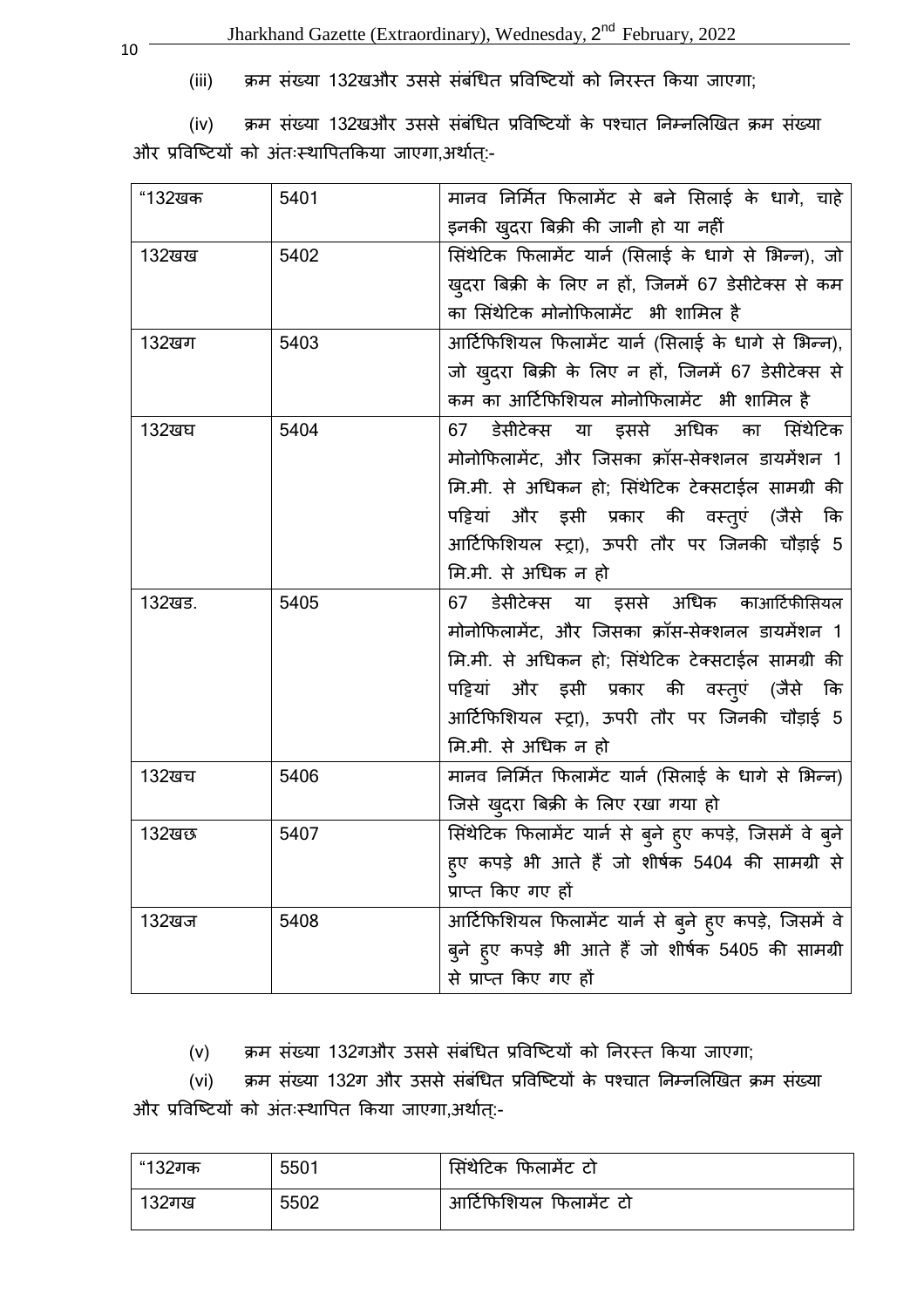| 132गग  | 5503 | सिंथेटिक स्टेपल फाइबर्स, जो कार्डेड न हों, जो कताई के                |
|--------|------|----------------------------------------------------------------------|
|        |      | लिए कोम्बड या अन्य प्रकार से परिष्कृतन किए गए हों                    |
| 132गघ  | 5504 | आर्टिफिशियल स्टेपल फाइबर्स, जो कार्डेड न हों, जो                     |
|        |      | कताई के लिए कोम्बड या अन्य प्रकार से परिष्कृतन                       |
|        |      | किए गए हों                                                           |
| 132गड. | 5505 | मानव निर्मित फाइबर्स के अपशिष्ट (जिसमें नोएल्स,                      |
|        |      | यार्न अपशिष्ट और गार्नेटेड स्टॉक भी आता है)                          |
| 132गच  | 5506 | सिंथेटिक स्टेपल फाइबर्स, जो कार्डेड हों, जो कताई के                  |
|        |      | लिए कोम्बड या अन्य प्रकार से परिष्कृत किए गए हों                     |
| 132गछ  | 5507 | आर्टिफिशियल स्टेपल फाइबर्स, जो कार्डेड हों, जो कताई                  |
|        |      | के लिए कोम्बड या अन्य प्रकार से परिष्कृत किए गए हों                  |
| 132गज  | 5508 | मानव निर्मित स्टेपल फाइबर्स से बने सिलाई के धागे,                    |
|        |      | चाहे इनकी खुदरा बिक्री की जानी हो या नहीं                            |
| 132गझ  | 5509 | सिंथेटिक स्टेपल फाइबर्स के यार्न (सिलाई धागे से                      |
|        |      | भिन्न), जो कि खुदरा बिक्री के लिए न हों                              |
| 132गञ  | 5510 | आर्टिफिशियल स्टेपल फाइबर्स के यार्न (सिलाई धागे से                   |
|        |      | भिन्न), जो कि खुदरा बिक्री के लिए न हों                              |
| 132गट  | 5511 | मानव निर्मित स्टेपल फाइबर्स के यार्न (सिलाई धागे से                  |
|        |      | भिन्न), जो कि खुदरा बिक्री के लिए हों                                |
| 132गठ  | 5512 | सिंथेटिक स्टेपल फाइबर्स के बुने हुए कपड़े, जिनमें                    |
|        |      | सिंथेटिक स्टेपल फाइबर्स भार के हिसाब से 85%या                        |
|        |      | इससे अधिक हों                                                        |
| 132गड  | 5513 | सिंथेटिक स्टेपल फाइबर्स के बुने ह्ए कपड़े, जिनमें ऐसा                |
|        |      | फाइबर्स 85% से कम हो, जिसमें कपास मुख्य रूप से                       |
|        |      | या पूर्णतया मिश्रित हो, जिनका भार 170 g/m <sup>2</sup> से अधिक       |
|        |      | न हो                                                                 |
| 132गढ  | 5514 | सिंथेटिक स्टेपल फाइबर्स के बुने ह्ए कपड़े, जिनमें ऐसा                |
|        |      | फाइबर्स 85% से कम हो, जिसमें कपास मुख्य रूप से                       |
|        |      | या पूर्णतया मिश्रित हो, जिनका भार 170 g/m <sup>2</sup> से<br>अधिक हो |
| 132गण  | 5515 | सिंथेटिक स्टेपल फाइबर्स के बुने ह्ए अन्य कपड़े                       |
| 132गत  | 5516 | आर्टिफिशियल स्टेपल फाइबर्स के बुने ह्ए कपड़े";                       |
|        |      |                                                                      |

(vii) क्रम संख्या 132घ और उससे संबंधित प्रविष्टियों को निरस्त किया जाएगा;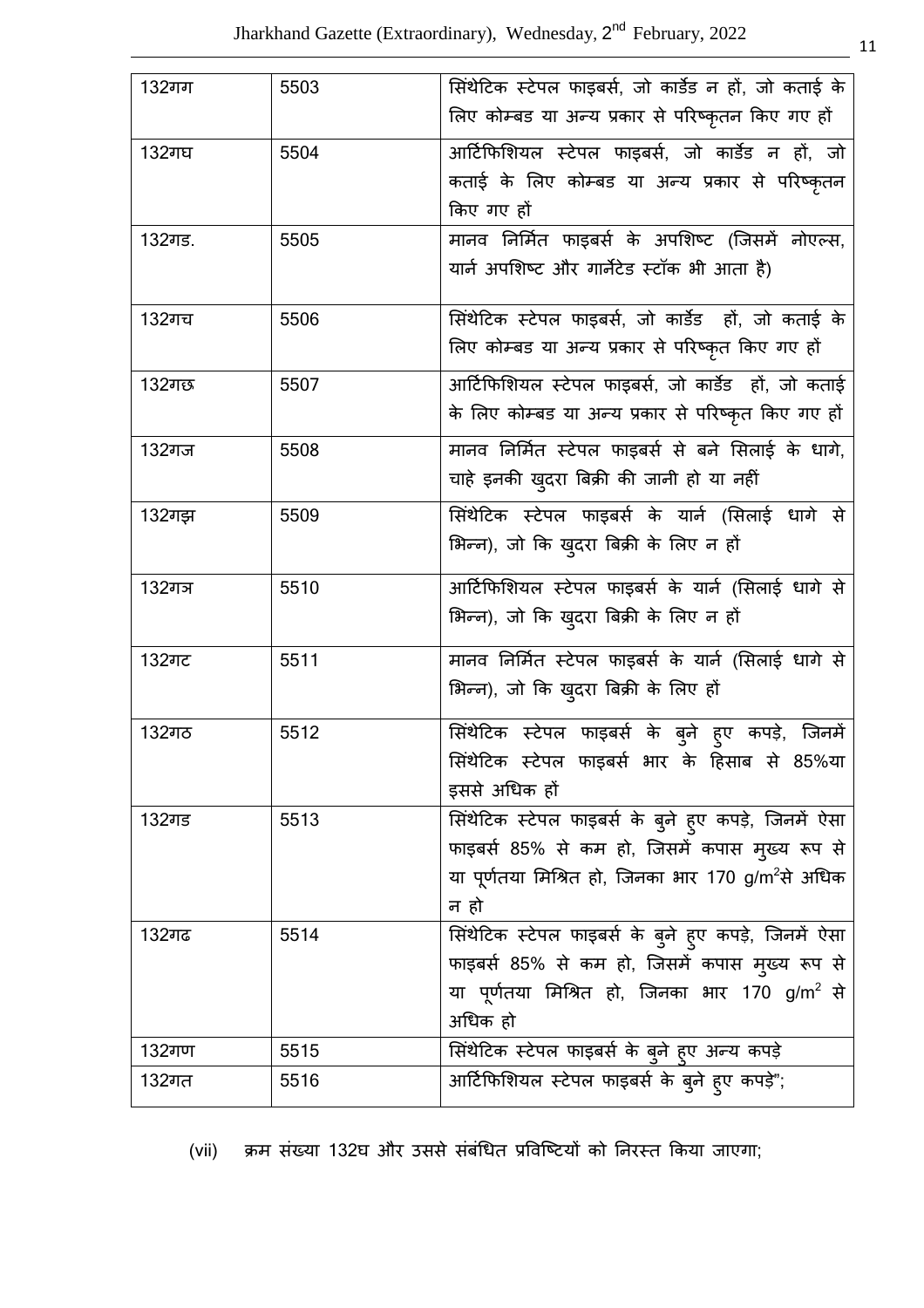(viii) क्रम संख्या 139 के समक्ष, कॉलम (3) की प्रविष्टि के स्थान पर, प्रविष्टि "ट्विन, कार्डेज, रस्सियां और केबल्स, चाहे ये प्लेटेड या ब्रेडेड हों या नहीं और चाहे रबर या प्लास्टिक से इम्प्रेग्नेटिड, कोटेड यासिदेड हो या नहीं", को प्रतिस्थापित किया जाएगा;

(ix) क्रम संख्या 139 और उससे संबंधित प्रविष्टियों के पश्चात निम्नलिखित क्रम संख्या और प्रविष्टियों को अंत:स्थापित किया जाएगा,अर्थात:-

| "139क | 5608 | टविन, कार्डेजया रस्सियों के नोटेड नटिंग्सफिशिंग नेट्स |
|-------|------|-------------------------------------------------------|
|       |      | के मेड अप्स" और अन्य मेड अप्स नेट्स, टेक्सटाईल्स      |
|       |      | सामग्री के:                                           |

(x) क्रम संख्या 146 और उससे संबंधित प्रविष्टियों के स्थान पर निम्नलिखित क्रम संख्या और प्रविष्टियों कोअंतःस्थापित किया जाएगा,अर्थात:-

| "146क | 5801 | बुने हुए पाईल फेब्रिक्स और शीनाईल फेब्रिक्स, उन      |
|-------|------|------------------------------------------------------|
|       |      | किब्रिक्स से भिन्न जो शीर्षक 5802 या 5806 के अंतर्गत |
|       |      | आते हैं                                              |

(xi) क्रम संख्या 151 और उससे संबंधित प्रविष्टियों के पश्चात निम्नलिखित क्रम संख्या और प्रविष्टियों को अंत:स्थापित किया जाएगा,अर्थात:-

| "151क | 5806 | नैरो ओवैन फेब्रिक्स, शीर्षक 5807 के अंतर्गत आने वाली   |
|-------|------|--------------------------------------------------------|
|       |      | वस्त्ओं से भिन्न; नैरो फेब्रिक्स जो कि बिना वेफ्ट के   |
|       |      | वार्प से बने हों, और चिपकाने वाले पदार्थ (बोल्डक्स) से |
|       |      | जुडे हों;                                              |

(xii) क्रम संख्या 154 के समक्ष, कॉलम (3) की प्रविष्टि के स्थान पर, प्रविष्टि "ब्रेड नग में; अलंकृत झालरें, बिना कशिदाकारी की, बनी या क्रोशियाकृत से भिन्न, झब्बा, फून्दना और वैसी ही वस्तुएं", को प्रतिस्थापित किया जाएगा;

(xiii) क्रम संख्या 155 के समक्ष, कॉलम (3) की प्रविष्टि के स्थान पर, प्रविष्टि "मेटल थ्रेड से बुने हुए कपड़े और शीर्षक 5605 के अंतर्गत आने वाले धातुकृत यार्न के बुने हुए कपड़े, जिनका प्रयोग परिधानों में किया जाता हो, फर्निशिंग फेब्रिक्स या अन्य उद्देश्य के लिए जिनका उपयोग होता हो, जो अन्य कहीं उल्लिखित नहों", को प्रतिस्थापित किया जाएगा;

(xiv) क्रम संख्या 156 के समक्ष, कॉलम (3) की प्रविष्टि के स्थान पर, प्रविष्टि"कशिदाकारी जो नग में, पट्टियों में या मोटिफ्स में हों", को प्रतिस्थापित किया जाएगा;

(xv) क्रम संख्या 168 के समक्ष, कॉलम (3)में, शब्द "इस अध्याय", के स्थान पर "अध्याय 59", को प्रतिस्थापित किया जाएगा;

(xvi) क्रम संख्या 168 और उससे संबंधित प्रविष्टियों के पश्चात, निम्नलिखित क्रम संख्या और प्रविष्टियों को अंत:स्थापित किया जाएगा,अर्थात:-

12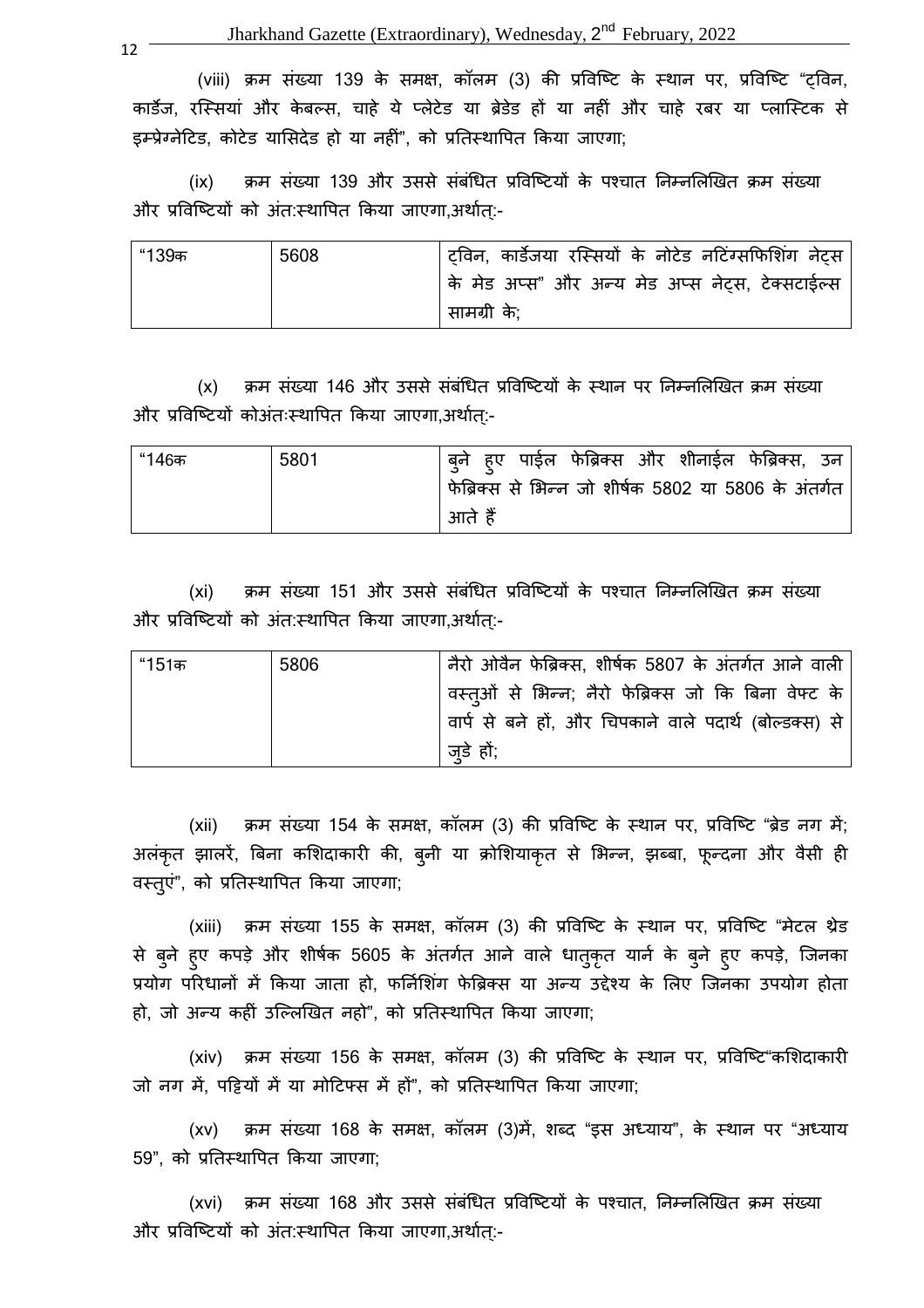| "168क | 6001 | पाईल फेब्रिक्स, जिसमें "लांग पाईल" फेब्रिक्स और टेरी    |
|-------|------|---------------------------------------------------------|
|       |      | फेब्रिक्स भी आते हैं, जो निटेड या क्रोचेटिड हों         |
| 168ख  | 6002 | निटेड या क्रोचेटिड फेब्रिक्स, जिसकी चौड़ाई 30 सेंटीमीटर |
|       |      | से अधिक न हों, जिसमें इलास्टोमेरिक यार्न या रबर थ्रेड   |
|       |      | भार के हिसाब 5% या अधिक हो, उनसे भिन्न जो               |
|       |      | शीर्षक 6001 के अंतर्गत आते हैं                          |
| 168ग  | 6003 | निटेड या क्रोचेटिड फेब्रिक्स, जिसकी चौड़ाई 30 सेंटीमीटर |
|       |      | से अधिक न हो,उनसे भिन्न जो कि शीर्षक 6001 या            |
|       |      | 6002 के अंतर्गत आते हैं                                 |
| 168ਬ  | 6004 | निटेड या क्रोचेटिड फेब्रिक्स, जिसकी चौड़ाई 30 सेंटीमीटर |
|       |      | से अधिक हो, जिनमें इलास्टोमेरिक यार्न या रबर थ्रेड      |
|       |      | भार का हिसाब 5% या अधिक हो, उनसे भिन्न जो               |
|       |      | शीर्षक 6001 के अंतर्गत आते हैं                          |
| 1683. | 6005 | वार्प निट फेब्रिक्स (जिसमें वे भी आते हैं जो गैलून      |
|       |      | निटिंग मशीन्स पर बने हों), उनसे भिन्न जो शीर्षक         |
|       |      | 6001से 6004तक में आते हों                               |
| 168च  | 6006 | अन्य निटेड या क्रोचेटिड फेब्रिक्स";                     |

(xvii) क्रम संख्या 169 के समक्ष, कॉलम (3) की प्रविष्टि के स्थान पर, प्रविष्टि "परिधान की वस्तूएं और कपड़ों के उपसाधन, निटेड या क्रोचेटिड", को प्रतिस्थापित किया जाएगा;

(xviii) क्रम संख्या 170 के समक्ष, कॉलम (3) की प्रविष्टि के स्थान पर, प्रविष्टि "परिधान की वस्तुएं और कपड़ों के उपसाधन, निटेड या क्रोचेटिड न हों", को प्रतिस्थापित किया जाएगा;

(xix) क्रम संख्या 171 और उससे संबंधित प्रविष्टियों को निरस्त किया जाएगा;

(xx) क्रम संख्या 171क और उससे संबंधित प्रविष्टियों के स्थान पर, निम्नलिखित क्रम संख्या और प्रविष्टियों को अंत:स्थापितकिया जाएगा,अर्थात:-

| "171क1 | 6301           | कंबल और ट्रैवलिंग रग्स                                |
|--------|----------------|-------------------------------------------------------|
| 171क2  | 6302           | बेडलिनन,टेबल लिनन, टायलेट लिनन और किचन                |
|        |                | लिनन                                                  |
| 171क3  | 6303           | कर्टन्स (ड्रैप्स समेत) और इंटरियर ब्लाइंड्स; कर्टन या |
|        |                | बेड वेलेन्सेस                                         |
| 171क4  | 6304           | फर्निशिंग की अन्य वस्तुएं, उनसे भिन्न जो शीर्षक       |
|        |                | 9404 के अंतर्गत आते हैं                               |
| 171क5  | 6305 [63053200 | बोरे और थैले, जिनका प्रयोग वस्त्ओं की पैकिंग में      |
|        | के अलावा।      | किया जाता हो [पोलीएथीलीन या पाWली प्रोपइलीन           |
|        |                | स्ट्रिप्स और इसी प्रकार के पदार्थो से बने व्यतितया    |
|        |                | अव्युतितया अव्युतित बैग्स और सैक्स, चाहे ये           |
|        |                | लैमिनेटेड हों या नहीं, जिनका प्रयोग वस्त्ओं के पैकिंग |
|        |                | में किया जाता हो और फ्लेक्सिबल इंटरमीडिएट बल्क        |
|        |                | कंटेनर्स के अलावा                                     |
| 171क6  | 6306           | तिरपाल, शामियाना और सनब्लाइंड्स; तंबू; नावों के       |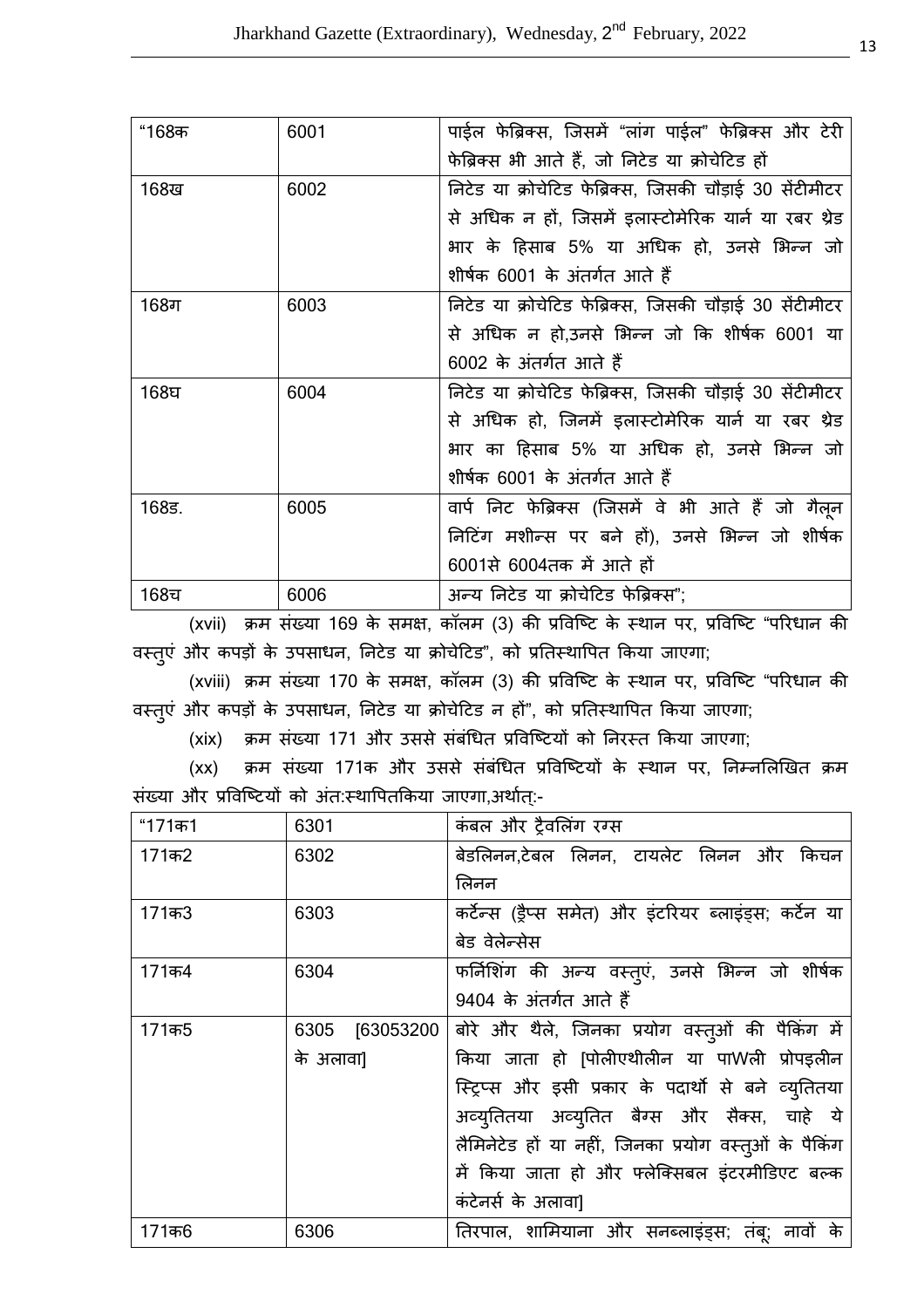|         |      | लिए पाल, सेलबोर्ड या लैंडक्राफ्ट; शिविर के सामान       |
|---------|------|--------------------------------------------------------|
| 171क7   | 6307 | अन्य विनिर्मित वस्तुएं,ड्रैस पेटनर्स समेत              |
| 171क8   | 6308 | सेट्स, जो कि वोवेन फेब्रिक्स या यार्न से बने हों, चाहे |
|         |      | इनमें सहायक सामग्री लगी हो या नहीं, जो कि गलीचे,       |
|         |      | टेपेस्ट्री, कशीदाकारी टेबल क्लॉथ या सर्वियेट्सया इसी   |
|         |      | प्रकार के कपड़े की वस्तुओं के बनाने के लिए प्रयोग में  |
|         |      | आते हों, जिनको खुदरा बिक्री के लिए पैकिंग्स में रखा    |
|         |      | गया हो                                                 |
| 171क9   | 6309 | पहने गए कपड़े और पहनी गई अन्य वस्तूएं                  |
| 171क10  | 6310 | प्रयोग में लाए गए या नए रैग्स, स्क्रैप्स, ट्वाईन,      |
|         |      | कोर्डेज, रस्सियां और केबल्स तथा ट्वाईन, कोर्डेज,       |
|         |      | रस्सियां और केबल्स की प्रयोग की हुई वस्तुएं,           |
|         |      | टेक्सटाईल्स सामग्री के";                               |
|         |      |                                                        |
| "171क11 | 64   | फुटवियर, जिनका बिक्री मूल्य 1000 रुपए प्रति जोड़ी      |

ग. अनुसूची III - 9% में, -

(झ) क्रम संख्या 159, 160, 161, 162 एवं 163 और उससे संबंधित प्रविष्टियों को निरस्त Fकया जाएगा ।

2. यह अधिसूचना, जब तक कि अन्यथा न बताया जाए, 1 जनवरी, 2022 से लागू होगी ।

#### [सं.सं.वा०कर/जी०एस०टी०/02/2020]

झारखंड राज्यपाल के आदेश से,

#### **आराधना पटनायक,**

सचव,

#### वाणिज्य-कर विभाग ।

**नोट-** 1 प्रधान अधिसूचना संख्या :1-2017/ राज्य कर (दर), दिनांक 29 जून, 2017, को एस. ओ. सं.31, दिनांक 29 जून, 2017 के तहत झारखण्ड के राजपत्र, असाधारण में प्रकाशित किया गया था और इसमें अंतिम बार अधिसूचना संख्या 08 -2021/राज्य कर (दर), दिनांक 25 नवम्बर, 2021, जिसे एस. ओ. सं. 53, दिनांक 25 नवम्बर, 2021 को झारखण्ड के राजपत्र, असाधारण में प्रकाशित किया गया था, के दवारा संशोधन Fकया गया है ।

**----------** 

14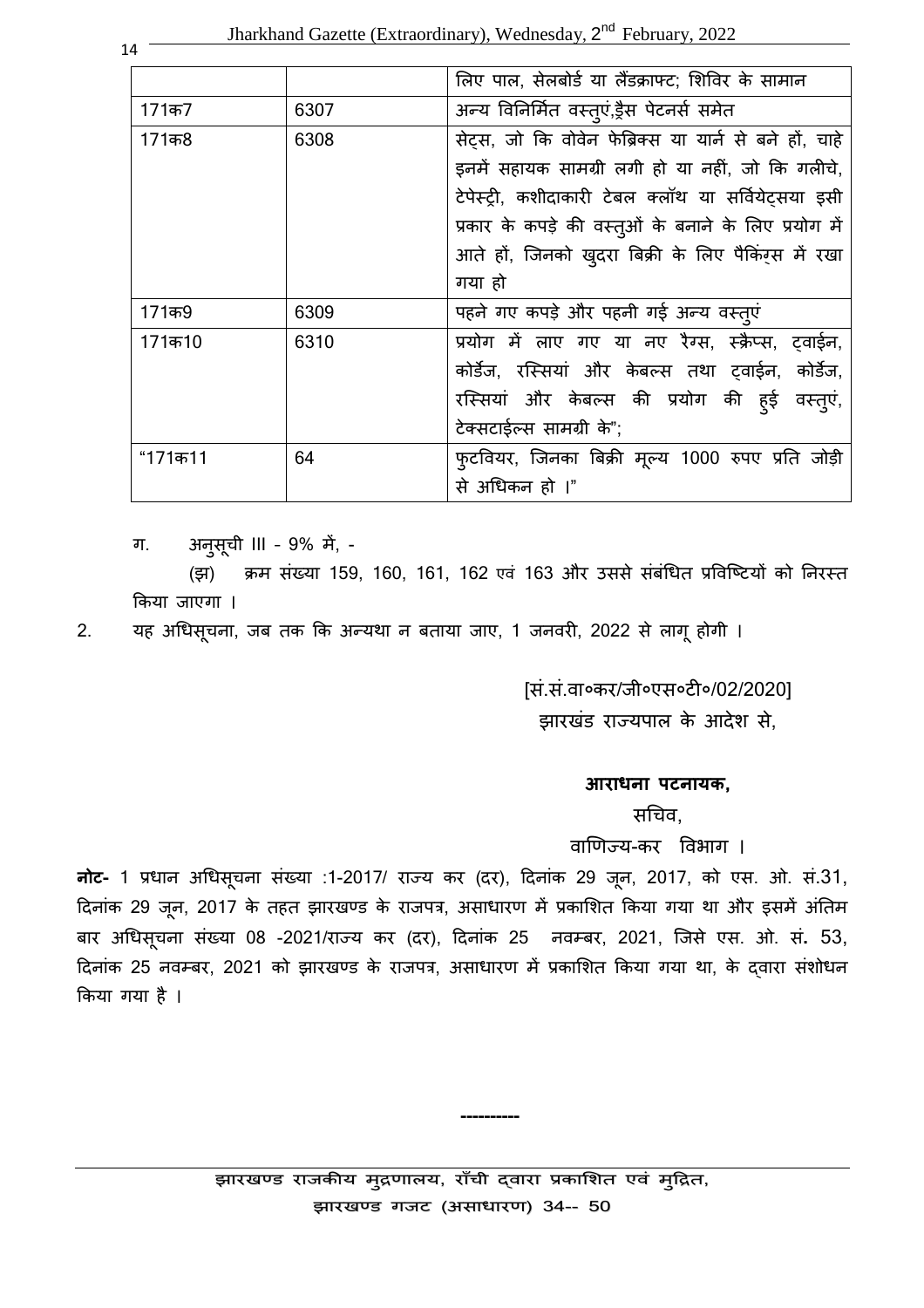

# **THE**

# **JHARKHAND GAZETTE**

## **EXTRAORDINARY**

## **PUBLISHED BY AUTHORITY**

### **13 MAGH, 1943 (S)**

**No. 33**

**RANCHI, WEDNESDAY, 2 nd FEBRUARY, 2022** 

### **COMMERCIAL TAXES DEPARTMENT --------**

**NOTIFICATION** 

2<sup>nd</sup> February, 2022

**Notification No.- 15/2021 – State Tax(Rate)**

**S.O. No. 82, Dated. 02nd February, 2022--**In exercise of the powers conferred by sub-section (1), sub-section (3) and sub-section (4) of section 9, sub-section (1) of section 11, sub-section (5) of section 15, sub-section (1) of section 16 and section 148 of the Jharkhand Goods and Services Tax Act, 2017 (12 of 2017), the Government of Jharkhand, on being satisfied that it is necessary in the public interest so to do, on the recommendations of the Council, hereby makes the following amendments further to amend in the notification of the Government of Jharkhand, in the Commercial Taxes Department, No.11/2017- State Tax (Rate), dated the 29<sup>th</sup> June, 2017, published in the Gazette of Jharkhand, Extraordinary, vide S.O. No. 41, dated the 29<sup>th</sup> June, 2017, namely:-

In the said notification, in the TABLE, -

- (i) against serial number 3,-
	- 1)in column (3),in the heading "Description of Service", in items (iii),(vi),(ix) and (x), for the words "Union territory, a local authority, a Governmental Authority or a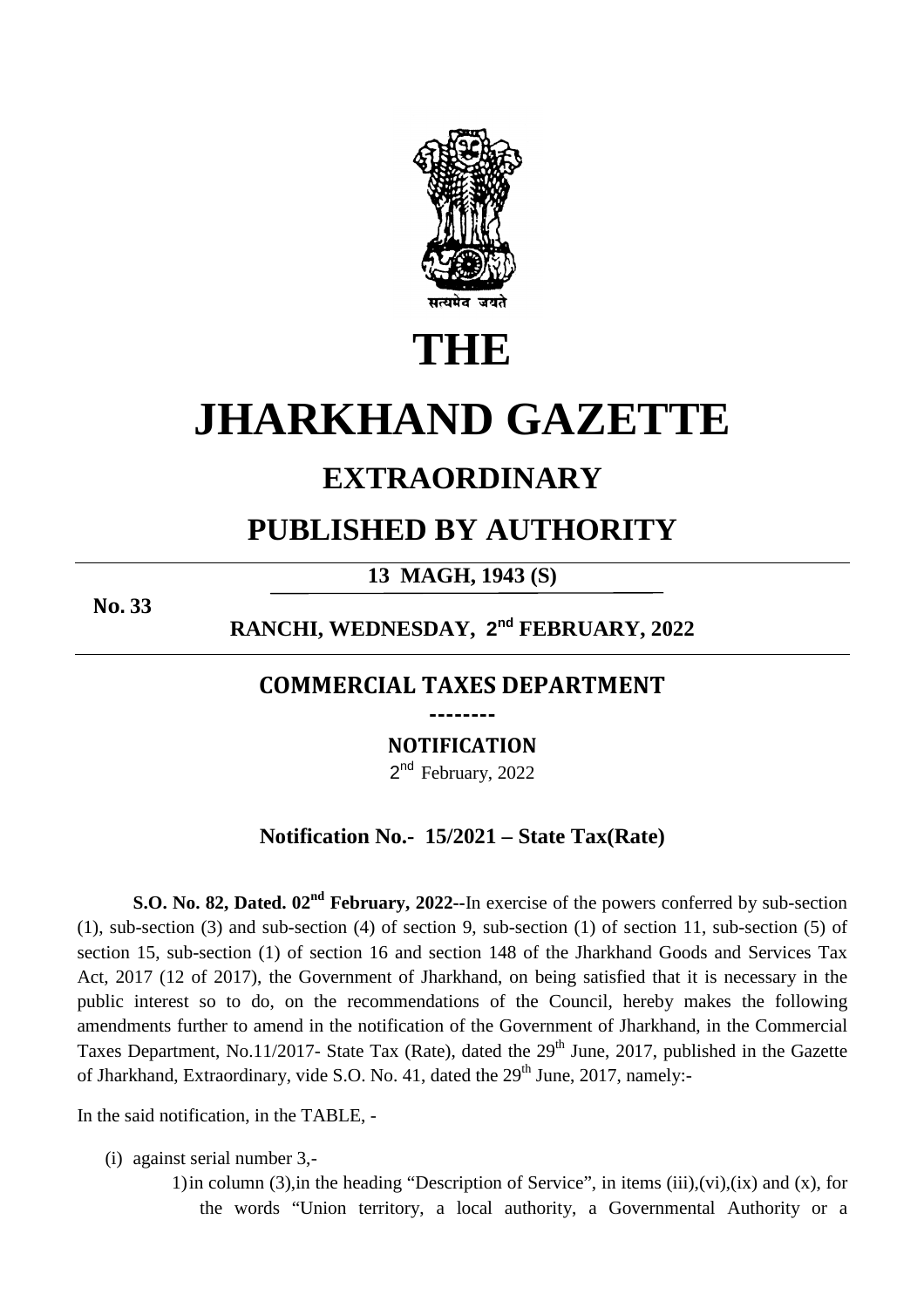2

Government Entity" the words "Union territory or a local authority" shall be substituted;

- 2)in column (3),in the heading "Description of Service", in item (vii),for the words "Union territory, local authority, a Governmental Authority or a Government Entity" the words "Union territory or a local authority" shall be substituted;
- 3)in column (5),in the heading "Condition", the entries against items  $(iii)$ , $(vi)$ , $(vii)$ , $(ix)$ and (x), shall be omitted;
- (ii) against serial number 26,in column (3), in the heading "Description of Service",in item (i), in clause (b), after the words, numbers, figures and brackets "Customs Tariff Act, 1975 (51 of 1975)" the words "except services by way of dyeing or printing of the said textile and textile products" shall be inserted.
- 2. This notification shall be deemed to be effective from the  $1<sup>st</sup>$  day of January, 2022.

[File. No. VaKar/GST/02/2020] By the order of the Governor of Jharkhand,

> **Aradhana Patnaik,** Secretary, Commercial taxes Department

**Note:** - The principal notification No. 11/2017 - State Tax (Rate), dated the 29<sup>th</sup> June, 2017 was published in the Gazette of Jharkhand, Extraordinary, vide S.O. No. 41, dated the 29<sup>th</sup> June, 2017 and last amended by notification No. 06/2021 - State Tax (Rate), dated the 25<sup>th</sup> November, 2021 vide S.O. No. 51, dated the  $25<sup>th</sup>$  November, 2021.

### **वाणय**-**कर वभाग**

**--------**  अधिसूचना सं०. 15/2021- राज्य **कर(दर**)

**एस. ओ. सं. 82, \$दनांक 2 फरवर&**, **2022--**झारखड माल और सेवाकर अधनयम, 2017 (2017 का 12) की धारा 9 की उप धारा (1), उप धारा (3) और उप धारा (4), धारा 11 की उप धारा (1), धारा 15 की उप धारा (5), धारा 16 की उप धारा (1) और धारा 148 के तहत प्रदत्त शक्तियों का प्रयोग करते हुए, झारखण्ड सरकार, इस बात से संतुष्ट होते हुए ऐसा करना जनहित में आवश्यक है और इस परिषद की सिफारिशों के आधार पर, एतदद्वारा, झारखण्ड सरकार, वाणिज्य-कर विभाग की अधिसूचना संख्या 11/2017- राज्य कर (दर), दिनांक 29 जून, 2017, जिसे एस. ओ. सं. 41, दिनांक 29 जून, 2017 के तहत झारखण्ड के राजपत्र, असाधारण, में प्रकाशित किया गया था, में और आगे भी निम्नलिखित संशोधन करती है, यथा:-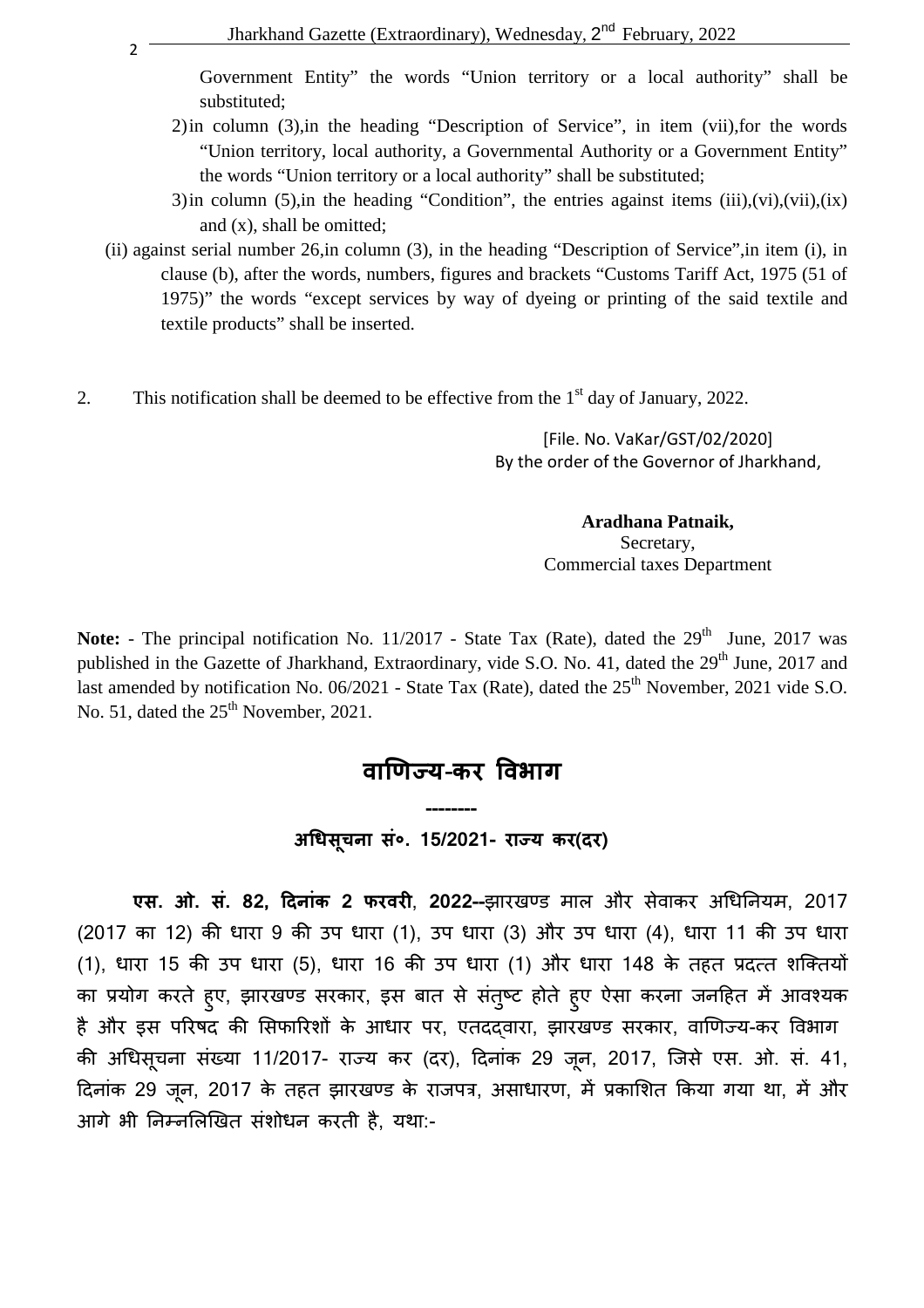उक्त अधिसूचना में, सारणी में,-

 $(i)$  क्रम संख्या 3 के समक्ष,-

1) कॉलम (3) में, शीर्षक 'सेवा का वर्णन' में,मद (iii) में, शब्दों और प्रतीकों "संघ राज्य क्षेत्र, .<br>स्थानीय प्राधिकरण, सरकारी प्राधिकरण अथवा सरकारी निकाय" के स्थान पर, शब्दों और प्रतीकों "संघ राज्य क्षेत्र अथवा स्थानीय प्राधिकरण" को प्रतिस्थापित किया जाएगा:

2) कॉलम (3) में, शीर्षक 'सेवा का वर्णन' में,मद (vi) में, शब्दों और प्रतीकों "संघ शासित क्षेत्र,किसी स्थानीय प्राधिकरण, किसी सरकारी प्राधिकरण अथवा किसी सरकारी निकाय" के स्थान पर,शब्दों और प्रतीकों"संघ राज्य क्षेत्र अथवा स्थानीय प्राधिकरण" को प्रतिस्थापित किया जाएगा;

3) कॉलम (3) में, शीर्षक 'सेवा का वर्णन' में,मद (vii) में, शब्दों और प्रतीकों "संघ राज्य क्षेत्र, स्थानीय प्राधिकरण, एक सरकारी प्राधिकरण या किसी सरकारी इकाई" के स्थान पर, शब्दों और प्रतीकों "संघ राज्य क्षेत्र अथवास्थानीय प्राधिकरण" को प्रतिस्थापित किया जाएगा;

4) कॉलम (3) में, शीर्षक 'सेवा का वर्णन' में,मद (ix) और (x)में, शब्दों और प्रतीकों "संघ राज्य या किसी स्थानीय प्राधिकरण या सरकारी प्राधिकरण या किसी सरकारी निकाय" के स्थान पर, शब्दों और प्रतीकों "संघ राज्य क्षेत्र या स्थानीय प्राधिकरण" को प्रतिस्थापित किया जाएगा;

5) कॉलम (5) में, शीर्षक 'शर्त' में,मद (iii),(vi),(vii),(ix) और (x) के सामने की प्रविष्टियों का लोप Pकया जाएगा;

(ii) क्रम संख्या 26 के समक्ष, कॉलम (3) में,शीर्षक 'सेवा का वर्णन' में, मद (i) में, उप मद (ख) में, शब्दों "वस्त्र एवं वस्त्र उत्पाद" के पश्चात, प्रतीकों और शब्दों",उनकी रंगाई या छपाई के माध्यम से सेवाओं को छोड़कर," को अंत:स्थापित किया जाएगा ।

2. यह अधिसूचना 01 जनवरी, 2022 से लागू मानी जाएगी ।

[सं.सं.वा०कर/जी०एस०टी०/02/2020] झारखंड राज्यपाल के आदेश से,

#### **आराधना पटनायक,**

सचव,

वाणिज्य-कर विभाग ।

**नोट** : प्रधान अधिसूचना संख्या 11/2017- राज्य कर (दर), दिनांक 29 जून, 2017 को एस. ओ. सं. 41, दिनांक 29 जून, 2017 के तहत झारखण्ड के राजपत्र, असाधारण में प्रकाशित किया गया था और इसमें अंतिम बार अधिसूचना संख्या 06/2021- राज्य कर (दर), दिनांक 25 नवम्बर, 2021, एस. ओ. सं. 51, दिनांक 25 नवम्बर, 2021 के तहत संशोधन किया गया है।

**----------**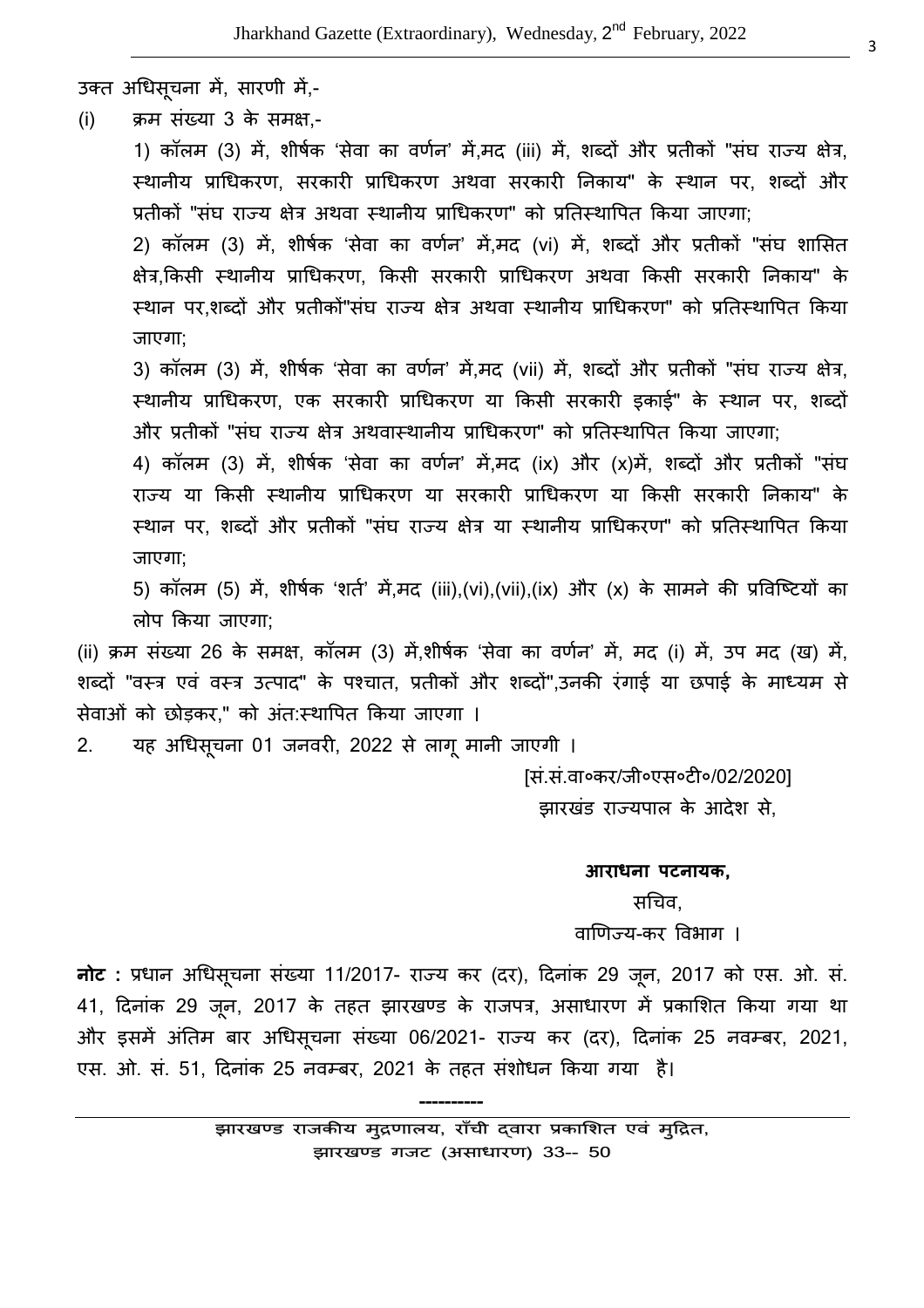

# **THE**

# **JHARKHAND GAZETTE**

## **EXTRAORDINARY**

## **PUBLISHED BY AUTHORITY**

### **13 MAGH, 1943 (S)**

**No. 32**

**RANCHI, WEDNESDAY, 2 nd FEBRUARY, 2022** 

#### **COMMERCIAL TAXES DEPARTMENT --------**

**NOTIFICATION** 

2<sup>nd</sup> February, 2022

**Notification No.- 16/2021 – State Tax(Rate)**

**S.O. No. 83, Dated. 02nd February, 2022--**In exercise of the powers conferred by sub-sections (3) and (4) of section 9, sub-section (1) of section 11, sub-section (5) of section 15 and section 148 of the Jharkhand Goods and Services Tax Act, 2017 (12 of 2017), the Government of Jharkhand, on being satisfied that it is necessary in the public interest so to do, on the recommendations of the Council, hereby makes the following amendments further to amend the notification of the Government of Jharkhand, in the Commercial Taxes Department, No.12/2017- State Tax (Rate), dated the  $29<sup>th</sup>$ June, 2017, published in the Gazette of Jharkhand, Extraordinary, vide S.O. No. 42, dated the 29<sup>th</sup> June, 2017, namely:—

In the said notification, in the TABLE, -

(i) against serial number 3, in column (3),in the heading " Description of Services" , the words "or a Governmental authority or a Government Entity" shall be omitted;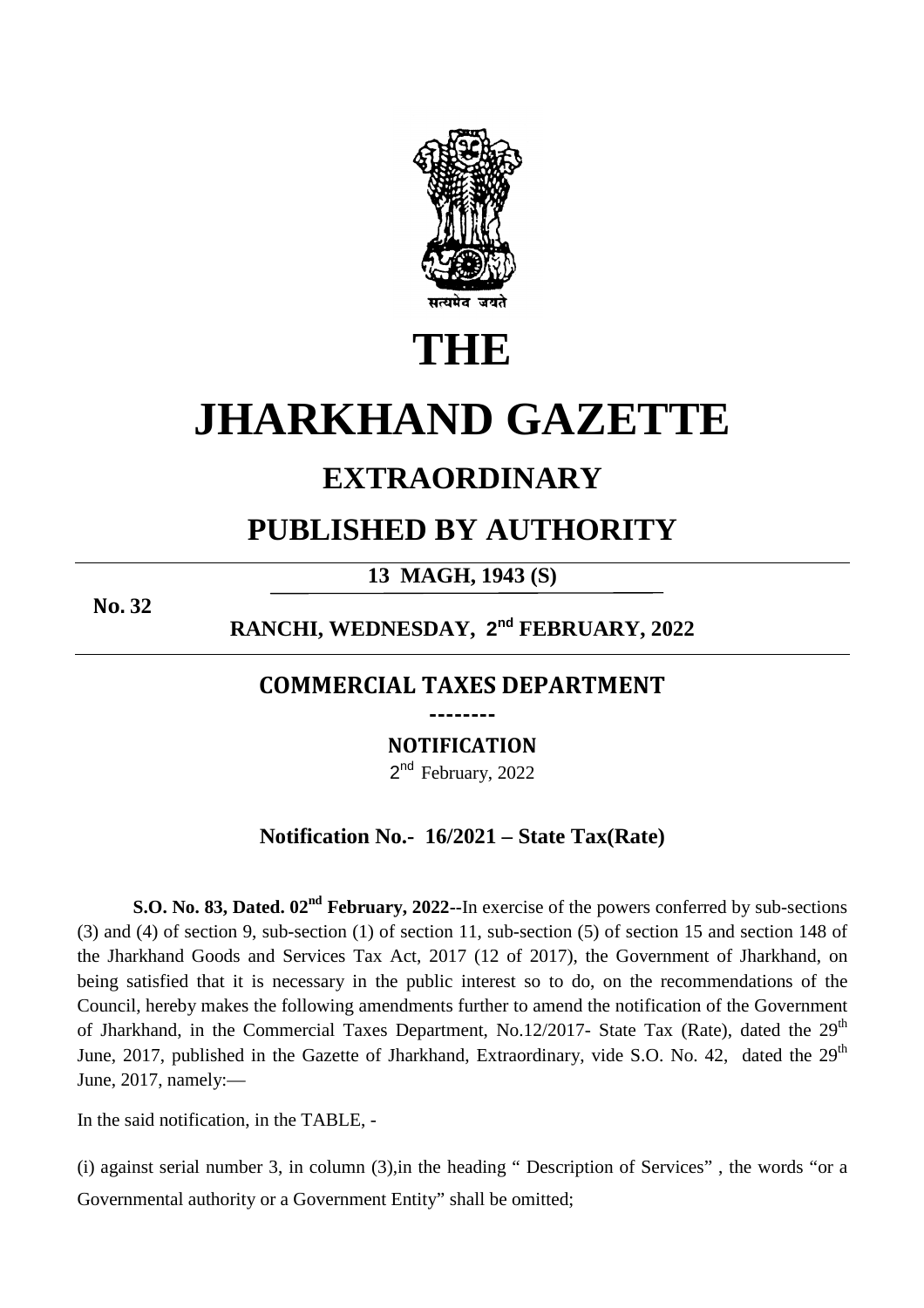2

(ii) against serial number 3A, in column (3), in the heading " Description of Services ", the words "or a Governmental authority or a Government Entity" shall be omitted;

(iii) against serial number 15, in column (3), in the heading " Description of Services ", after item (c), the following shall be inserted, namely, -

 "Provided that nothing contained in items (b) and (c) above shall apply to services supplied through an electronic commerce operator, and notified under sub-section (5) of Section 9 of the Jharkhand Goods and Services Tax Act, 2017 (12 of 2017).";

(iv) against serial number 17, in column (3), in the heading " Description of Services ", after item (e), the following shall be inserted, namely, -

 "Provided that nothing contained in item (e) above shall apply to services supplied through an electronic commerce operator, and notified under sub-section (5) of Section 9 of the Jharkhand Goods and Services Tax Act, 2017 (12 of 2017)."

2. This notification shall be deemed to be effective from the  $1<sup>st</sup>$  day of January, 2022.

[File. No. VaKar/GST/02/2020] By the order of the Governor of Jharkhand,

> **Aradhana Patnaik**, Secretary, Commercial taxes Department

**Note:** The principal notification was published in the Gazette of Jharkhand, Extraordinary, vide notification No. 12/2017 - State Tax (Rate), dated the  $29<sup>th</sup>$  June, 2017, vide S.O. No. 42, dated the  $29<sup>th</sup>$ June, 2017, and last amended by notification No.  $07/2021$  - State Tax (Rate), dated the  $25<sup>th</sup>$ November, 2021 vide S.O. No. 52, dated the  $25<sup>th</sup>$  November, 2021.

## **वाणय**-**कर वभाग**

### **-------- अधसूचना सं०. 16/2021- रा य कर(दर)**

**एस. ओ. सं. 83, %दनांक 2 फरवर'**, **2022--**झारखड माल और सेवा कर अधनयम, 2017 (2017 का 12) की धारा 9 की उप धारा (3) और उप धारा (4), धारा 11 की उप धारा (1), धारा 15 की उप धारा (5), और धारा 148 के तहत प्रदत्त शक्तियों का प्रयोग करते हुए, झारखण्ड सरकार, इस बात से संतुष्ट होते हुए कि ऐसा करना जनहित में आवश्यक है और परिषद की सिफारिशों के आधार पर, एतदद्वारा, झारखण्ड सरकार, वाणिज्य-कर विभाग की अधिसूचना संख्या 12/2017- राज्य कर (दर), दिनांक 29 जून, 2017, जिसे एस. ओ. सं. 42, दिनांक 29 जून, 2017 के तहत झारखण्ड के राजपत्र, असाधारण, में प्रकाशित किया गया था, में और आगे भी निम्नलिखित संशोधन करती है, यथा:-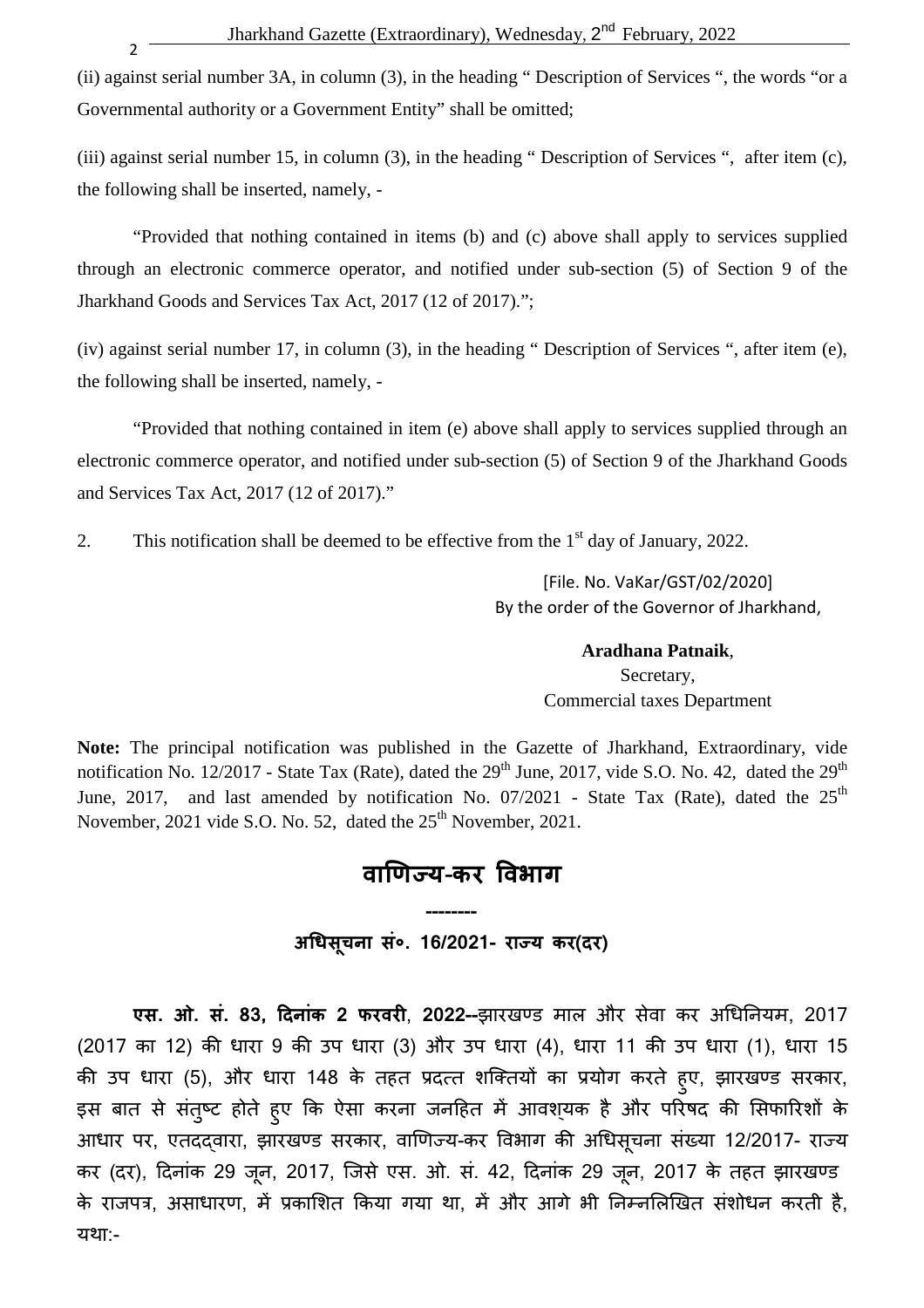उक्त अधिसूचना में, सारणी में,-

- (i) क्रम संख्या 3 के समक्ष, कॉलम (3) में, शीर्षक 'सेवा का वर्णन' में,''या सरकारी प्राधिकरण या सरकारी निकाय" शब्दों का लोप किया जाएगा;
- (ii) क्रम संख्या 3क के समक्ष, कॉलम (3) में, शीर्षक 'सेवा का वर्णन' में, ''या सरकारी प्राधिकरण या सरकारी निकाय" शब्दों का लोप किया जाएगा;
- (iii) क्रम संख्या 15 के समक्ष, कॉलम (3) में,शीर्षक 'सेवा का वर्णन' में,मद (ग) के बाद निम्नलिखित को अंत:स्थापित किया जाएगा, यथा:-

''बशर्ते कि इलेक्ट्रॉनिक कॉमर्स ऑपरेटर के माध्यम से आपूर्ति की जाने वाली और झारखण्ड माल और सेवा कर अधिनियम, 2017 (2017 का 12) की धारा 9 की उप धारा (5) के तहत अधिसूचित सेवाओं पर उपरोक्त मद (ख) और (ग) में शामिल कुछ भी लागू नहीं होगा";

(iv) क्रम संख्या 17 के समक्ष, कॉलम (3) में, शीर्षक 'सेवा का वर्णन' में,मद (ड.) के बाद निम्नलिखित को अंत:स्थापित किया जाएगा, यथा:-

''बशर्ते कि इलेक्ट्रॉनिक कॉमर्स ऑपरेटर के माध्यम से आपूर्ति की जाने वाली और झारखण्ड माल और सेवा कर अधिनियम, 2017 (2017 का 12) की धारा 9 की उप धारा (5) के तहत अधिसूचित सेवाओं पर, उपरोक्त मद (ड.) में शामिल कुछ भी लागू नहीं होगा"।

2. यह अधिसूचना 01 जनवरी, 2022 से लागू मानी जाएगी ।

[सं.सं.वा०कर/जी०एस०टी०/02/2020] झारखंड राज्यपाल के आदेश से,

> **आराधना पटनायक,**  सचव, वाणिज्य-कर विभाग ।

**नोट:** प्रधान अधिसूचना संख्या 12/2017 - राज्य कर (दर), दिनांक 29 जून, 2017, जिसे एस. ओ. सं. 42, दिनांक 29 जून, 2017 के तहत झारखण्ड के राजपत्र, असाधारण में प्रकाशित किया गया था और इसमें अंतिम बार अधिसूचना संख्या 7/2021- राज्य कर (दर), दिनांक 25 नवम्बर, 2021, एस. ओ. सं. 52, दिनांक 25 नवम्बर, 2021 के तहत प्रकाशित, के द्वारा संशोधन किया गया है ।

> झारखण्ड राजकीय मुद्रणालय, राँची द्वारा प्रकाशित एवं मुद्रित, झारखड गजट (असाधारण) 32-- 50

**----------**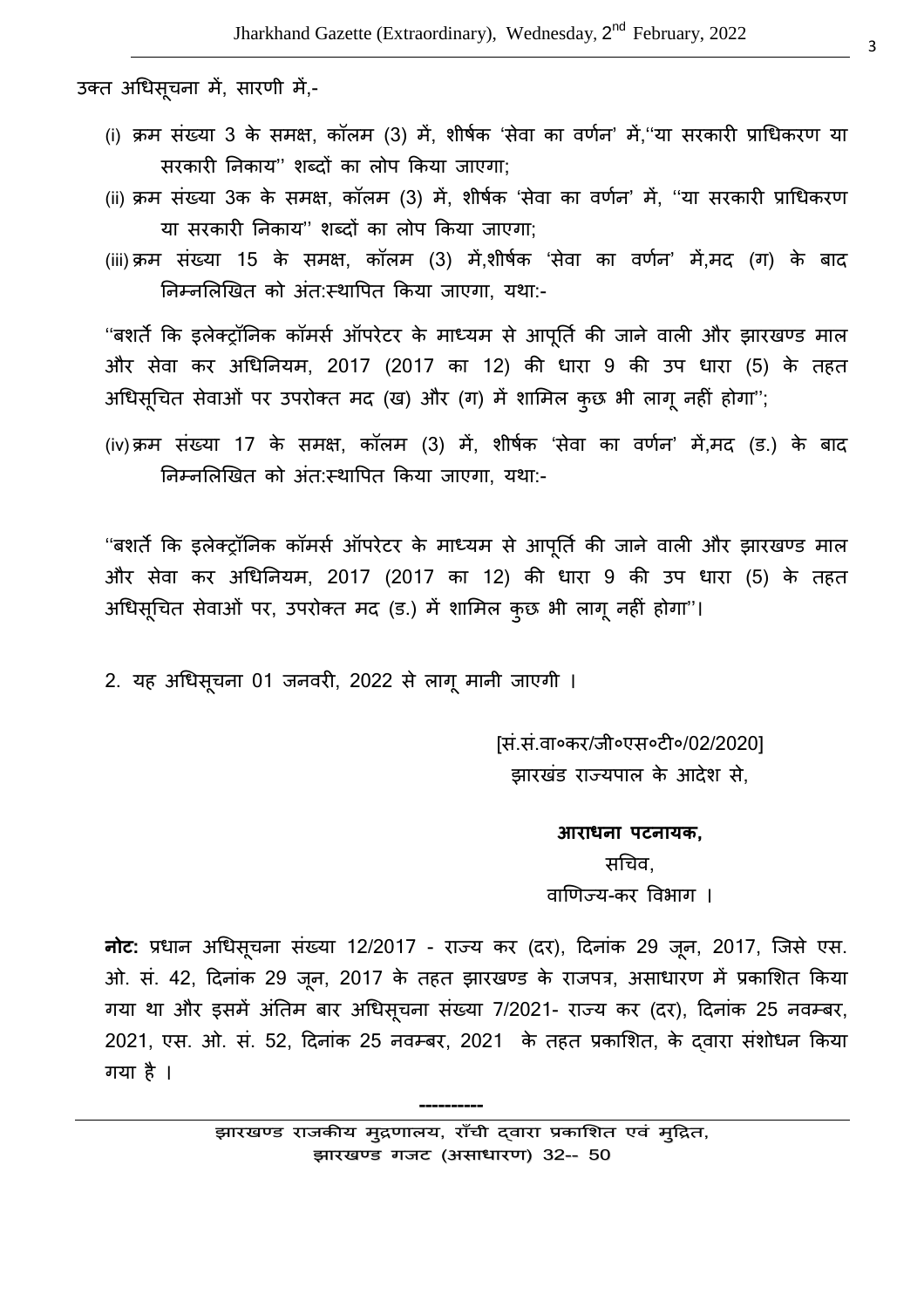

# **THE**

# **JHARKHAND GAZETTE**

## **EXTRAORDINARY**

## **PUBLISHED BY AUTHORITY**

### **13 MAGH, 1943 (S)**

**No. 31**

**RANCHI, WEDNESDAY, 2 nd FEBRUARY, 2022** 

### **COMMERCIAL TAXES DEPARTMENT --------**

**NOTIFICATION** 

2<sup>nd</sup> February, 2022

**Notification No.- 17/2021 – State Tax(Rate)**

**S.O. No. 84, Dated. 02nd February, 2022--** In exercise of the powers conferred by sub-section (5) of section 9 of the Jharkhand Goods and Services Tax Act, 2017 (12 of 2017), the Government of Jharkhand, on the recommendations of the Council, hereby makes the following amendments further to amend the notification of the Government of Jharkhand, in the Commercial Taxes Department, No.17/2017- State Tax (Rate), dated the 29<sup>th</sup> June, 2017, published in the Gazette of Jharkhand, Extraordinary, *vide* S.O. No. 47, dated the 29<sup>th</sup> June, 2017, namely:-

1. In the notification,-

(i) in clause (i),for the words "and motor cycle;", the words ", motor cycle, omnibus or any other motor vehicle;" shall be substituted;

(ii) after clause (iii), the following clause shall be inserted, namely:-

"(iv) supply of restaurant service other than the services supplied by restaurant, eating joints etc. located at specified premises."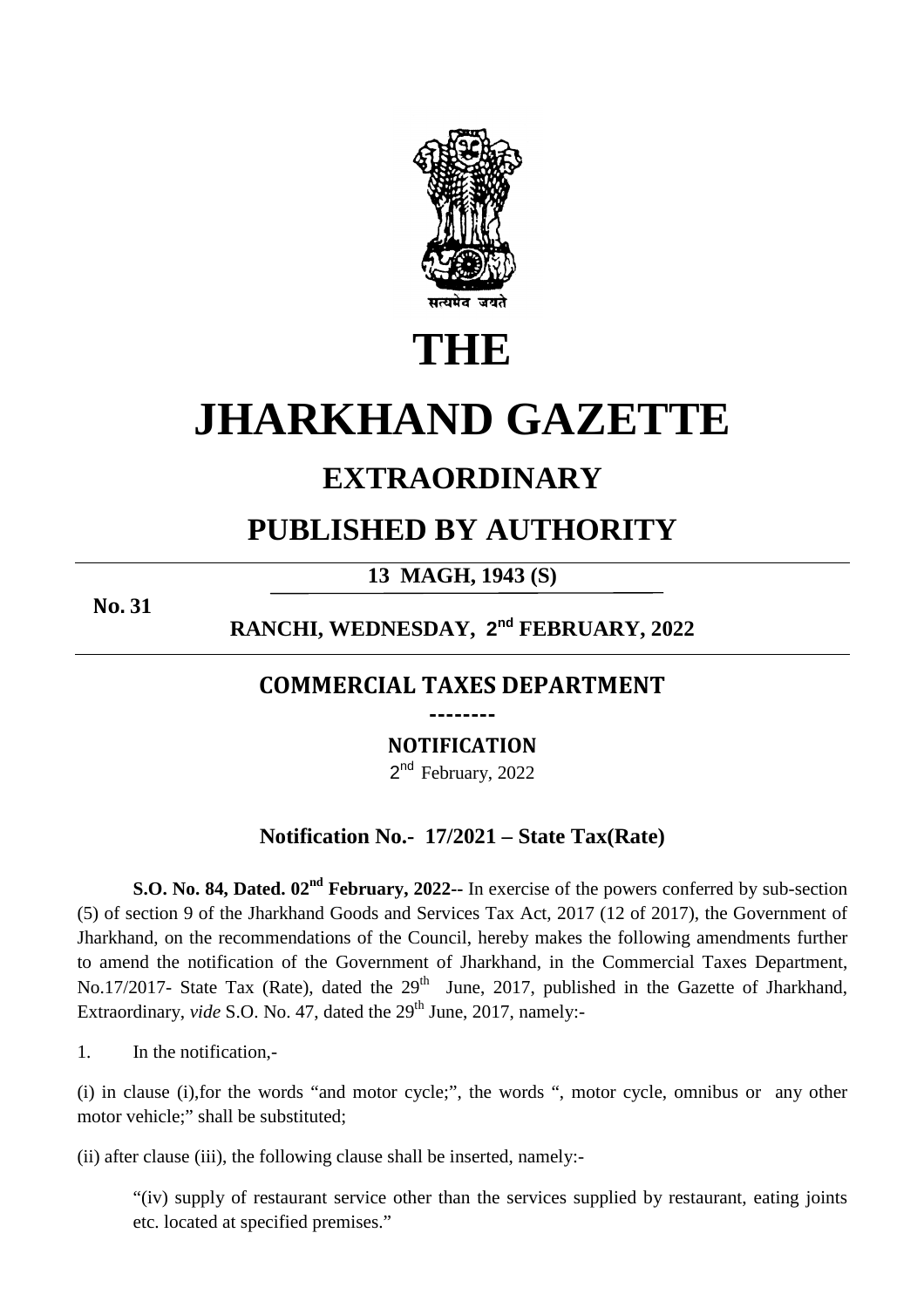#### Jharkhand Gazette (Extraordinary), Wednesday, 2<sup>nd</sup> February, 2022

2. In the said notification, in Explanation, -

2

(i) in item (b), for the words, brackets, numbers and figures "and "motor cycle" shall have the same meanings as assigned to them respectively in clauses (22), (25) and (26) of section 2 of the Motor Vehicle Act, 1988 (59 of 1988).", the words, brackets, numbers and figures,", motor cycle, motor vehicle and omnibus shall have the same meanings as assigned to them respectively in clauses (22), (25), (27), (28) and (29) of section 2 of the Motor Vehicle Act, 1988 (59 of 1988)."shall be substituted;

(ii) after item (b), the following shall be inserted namely, -

"(c) specified premises means premises providing hotel accommodation service having declared tariff of any unit of accommodation above seven thousand five hundred rupees per unit per day or equivalent."

3. This notification shall be deemed to be effective from the  $1<sup>st</sup>$  day of January, 2022.

[File. No. VaKar/GST/02/2020] By the order of the Governor of Jharkhand,

#### **Aradhana Patnaik,**

Secretary, Commercial taxes Department

**Note:-**The principal notification was published in the Gazette of Jharkhand, Extraordinary, *vide* notification No. 17/2017 - State Tax (Rate), dated the 29<sup>th</sup> June, 2017, *vide* S.O. No. 47, dated the 29<sup>th</sup> June, 2017 and last amended by notification No. 23/2017 - State Tax (Rate), dated the  $26<sup>th</sup>$  August, 2017 *vide* S.O. No. 73, dated the 26<sup>th</sup> August, 2017.

## **वाणय**-**कर वभाग**

**अधसूचना संo. 17/2021- रा य कर(दर)** 

**--------**

**एस. ओ. सं. 84,%दनांक 2 फरवर', 2022 --**झारखड माल और सेवाकर अधनयम, 2017 (2017 का 12) की धारा 9 की उप धारा (5) के तहत प्रदत्त शक्तियों का प्रयोग करते हुए, झारखण्ड सरकार, परिषद की सिफारिशों के आधार पर, एतदद्वारा, झारखण्ड सरकार, वाणिज्य-कर विभाग की अधिसूचना संख्या 17/2017- राज्य कर (दर), दिनांक 29 जून, 2017, जिसे एस. ओ. सं. 47, दिनांक 29 जून, 2017 के तहत झारखण्ड के राजपत्र, असाधारण, में प्रकाशित किया गया था, में और आगे भी निम्नलिखित संशोधन करती है, अर्थात्:-

1. उक्त अधिसूचना में,प्रथम पैराग्राफ में,-

- (i) उपवाक्य(i) में, शब्दों "और मोटर साइकिल" के स्थान पर, शब्दों और प्रतीक",मोटर साईकिल, ओमनिबस या अन्य मोटर यान" को प्रतिस्थापित किया जाएगा;
- (ii) उपवाक्य (iii) के बाद, निम्नलिखित को अंतःस्थापित किया जाएगा, यथा:-